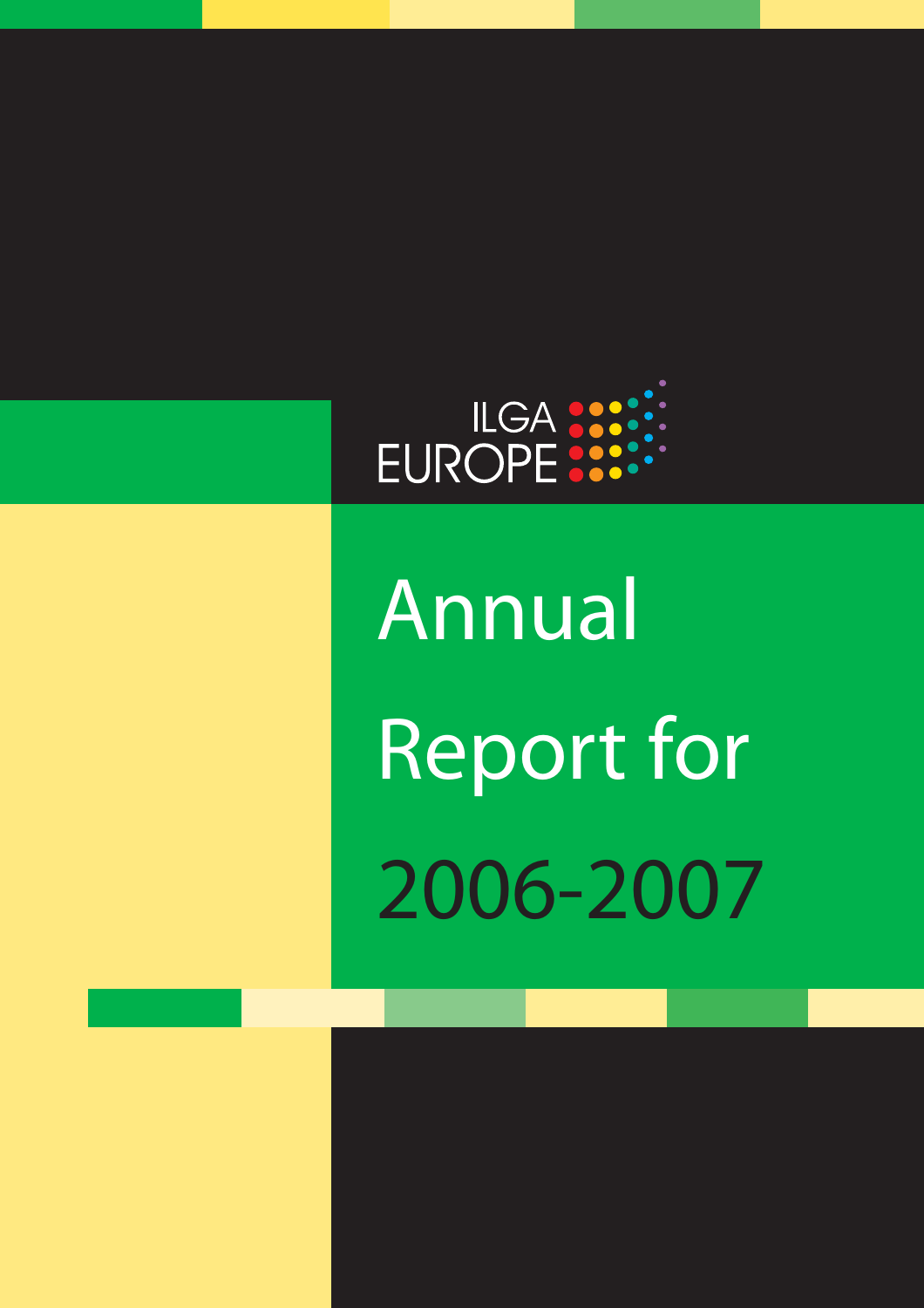

#### **The European Region of the International Lesbian and Gay Association**

rue de la Charité 17, Brussels B-1210 Belgium

**Telephone:** + 32 2 609 54 10 **Fax:** + 32 2 609 54 19

#### **info@ilga-europe.org www.ilga-europe.org**

Bank account # 310-1844088-10 ING Belgium ETT-Cinquantenaire Avenue de Tervueren 10 1040 Brussels Belgium IBAN BE41 3101 8440 8810 BAC (SWIFT): BBRUBEBB

**Layout:** Silja Pogule www.siljadesign.lv **Printer:** Corelio Printing www.corelioprinting.be

**© ILGA-Europe Reproduction permitted, provided that appropriate reference is made to the source**



This Report is published with the support of the European Commission – The European Union against discrimination. The information contained in this publication does not necessarily reflect the position or opinion of the European Commission.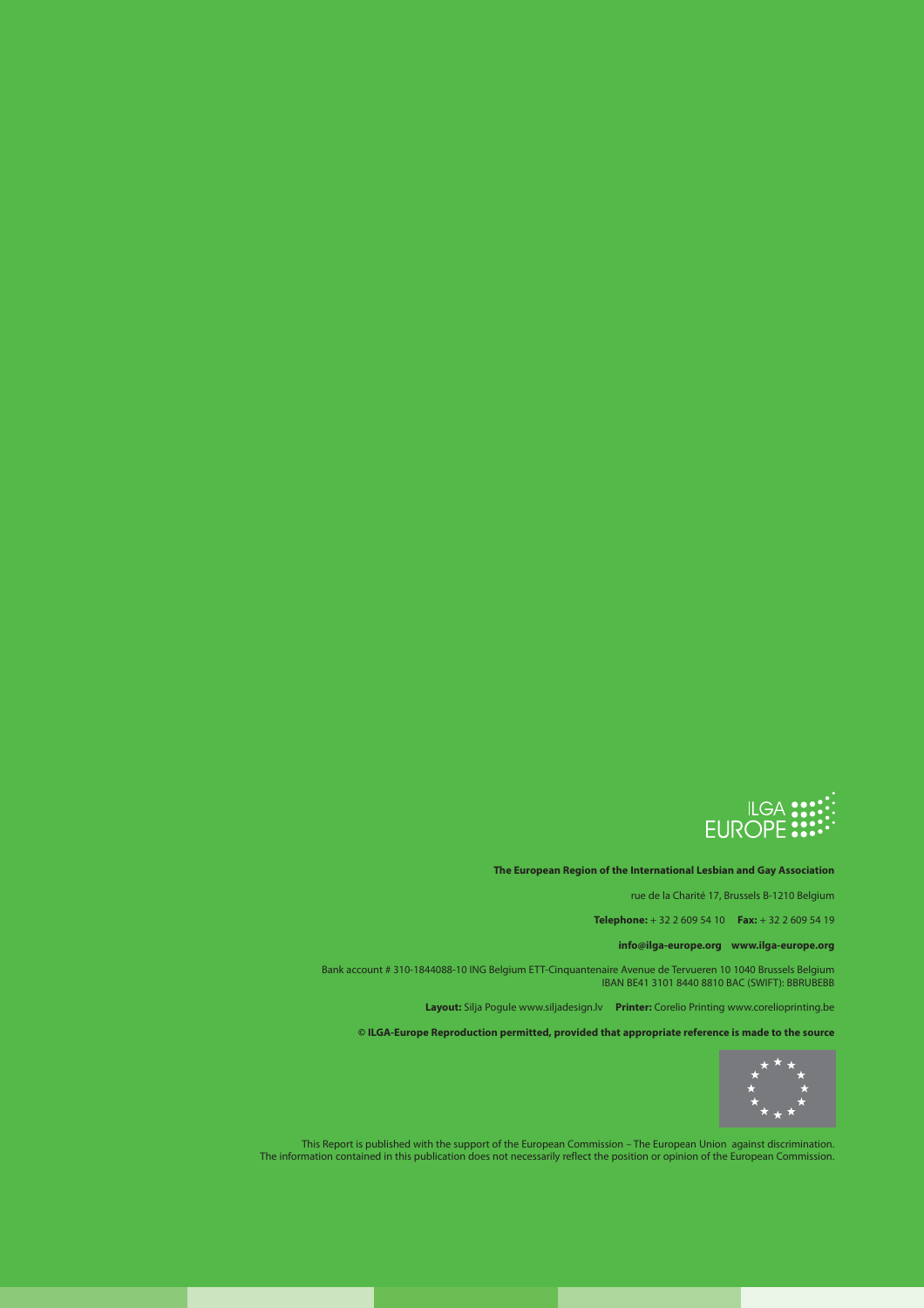## Content

| $\overline{\mathbf{2}}$ | Thanks and acknowledgements                                                                      |
|-------------------------|--------------------------------------------------------------------------------------------------|
| $\overline{2}$          | Foreword                                                                                         |
| 4                       | Future perspectives                                                                              |
| 5                       | <b>Strategic Plan</b>                                                                            |
|                         | <b>Strategic objective 1:</b>                                                                    |
| 6                       | Increased recognition of fundamental human rights                                                |
|                         | <b>Strategic objective 2:</b>                                                                    |
| 8                       | Working towards full integration in the labour market                                            |
|                         | <b>Strategic objective 3:</b>                                                                    |
| 9                       | Working towards full social inclusion, particularly with regards to access to goods and services |
|                         | <b>Strategic objective 4:</b>                                                                    |
| 11                      | Increased recognition of the diversity of family relationships                                   |
|                         | <b>Strategic objective 5:</b>                                                                    |
| 12                      | Strengthening capacity of member organisations                                                   |
| 13                      | <b>Strategic objective 6:</b>                                                                    |
|                         | Strengthening capacity of ILGA-Europe                                                            |
| 14                      | Board membership and board officers                                                              |
| 14                      | Board organisation                                                                               |
| 14                      | Board meetings                                                                                   |
| 15                      | Staff of ILGA-Europe                                                                             |
| 16                      | Financial report 2006-2007                                                                       |
| 19                      | Report from the European Representatives on ILGA Executive Board                                 |
| 21                      | Calendar of meetings and events attended in 2006-2007                                            |
| 26                      | List of publications during 2006-2007                                                            |
|                         |                                                                                                  |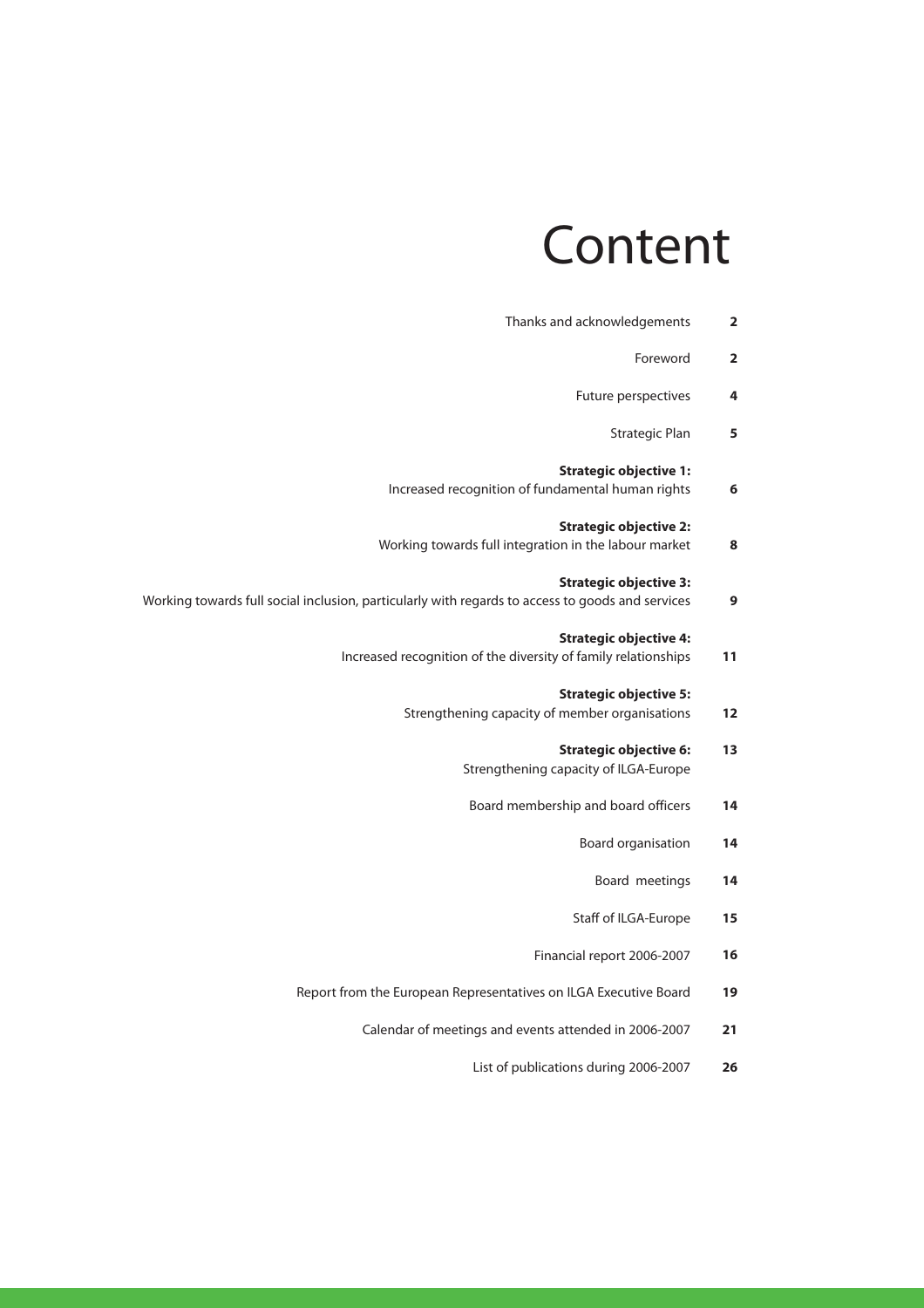### Thanks and acknowledgements

**ILGA-Europe membership, executive board and staff all undertake a tremendous workload in both voluntary and paid capacities. Without this work ILGA-Europe would not be in the position it is in today. Thanks to everyone for their enormous contributions. Particular thanks go to the following:**

- **\*** the **volunteers** who undertake translations of our documents
- **\* Mark Bell, Robert Wintemute, Olivier de Schutter, Helmut Graupner** for their advice, support and strategic contribution to legal strategies
- **\* Lithuanian Gay League** for the work in organising the Vilnius conference 2007
- **\*** the **European Commission** for continued core funding and for the support of the Anti-Discrimination Unit
- **\*** the **Sigrid Rausing Trust** for its continued core funding of our work and in particular in the Programmes Service Area
- **\* OSI** for the funding of the Advocacy Training Programme
- **\* COC** for the resourcing of the Health Advocacy Project
- **\* anonymous donor** for funding of Prides Against Prejudice document
- **\* UNISON UK** for funding of Prides Against Prejudice document
- **\* the Tides Foundation** for Programmes funding
- **\*** all those who contributed to the Scholarships Angel Scheme
- **\*** the various consultants who provided expertise and specialist contribution to documents, reports, seminars and events.

#### Foreword

**This Annual Activity Report is the report from the Executive Board to our members on the activities of the staff and the board in relation to the implementation of ILGA-Europe's Strategic Plan approved by the Budapest conference in October 2004. It covers the period between the Sofia conference in October 2006 and our Vilnius conference in October 2007.**

A very significant amount of work and actions has taken place in order to advance the achievement of each Strategic Objective. As usual, we have given account of our activities and developments as they have occurred in the Newsletter and the Euro-Letter and in a number of media releases, articles and interviews.

We welcome four new members of staff who have joined us during the year and for whom Vilnius will be the first conference. Olimpia Ciripoiu – Finance and Administration Manager, Françoise Barlet – Finance and Administration Officer, Aija Salo – Programmes and Policy Officer and Silvan Agius – Policy and Programmes Officer. We anticipate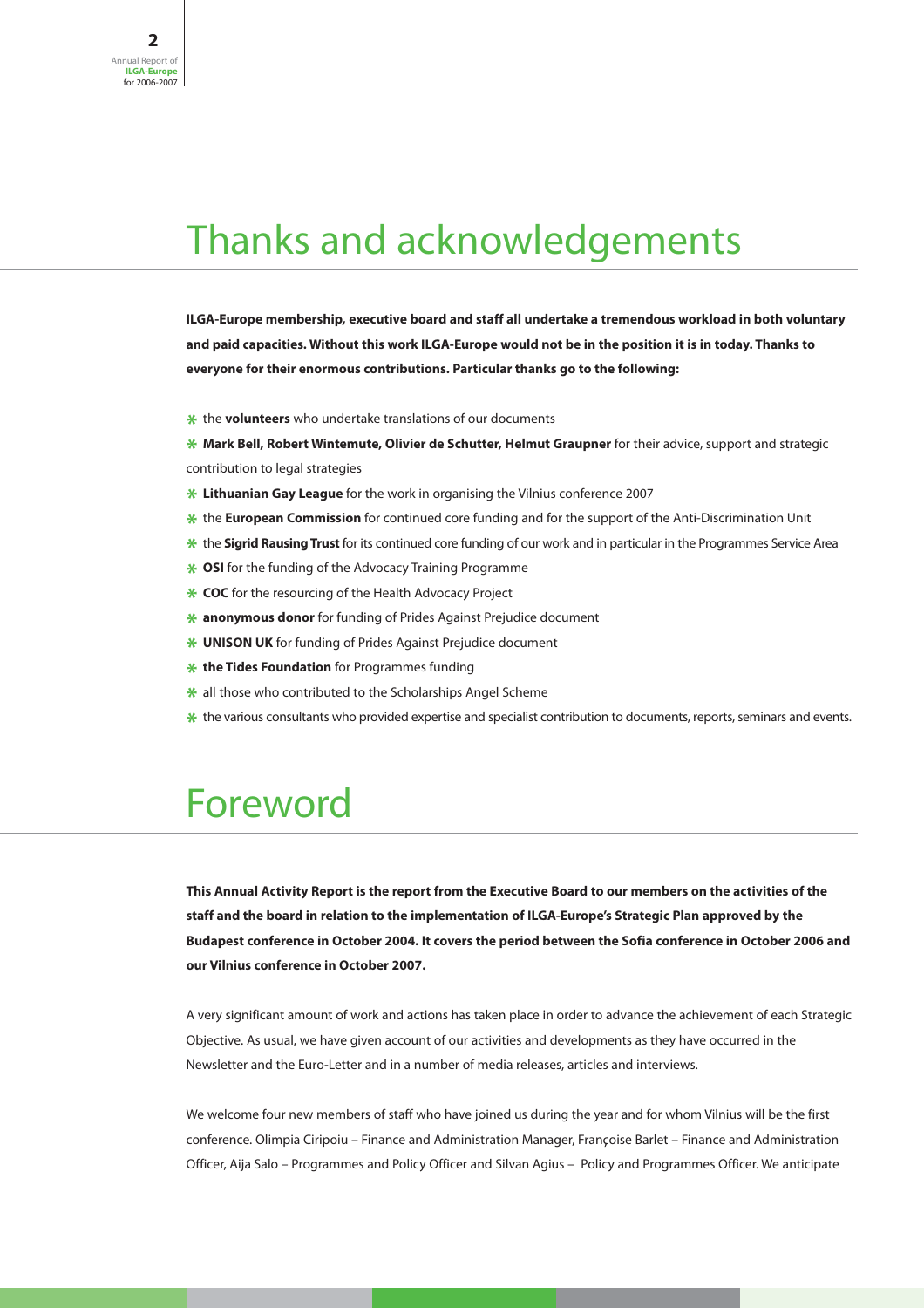one more person to work in the Communication and Information service area will join us in the next few months to complement our staff team.

A number of developments have taken place also in ILGA and we are happy to welcome to our conference the new ILGA Executive Director Trevor Cook, who, we are confident, will play an important role in the further growth and affirmation of our global movement.

A great deal of the work of the board this year has been around the review of our employment practices and the development of our new organisational structure. We have moved from a "horizontal" structure, where the Executive Director was directly responsible for the supervision and work of each member of staff, to a "vertical" structure. There are four service areas, Policy/ Programmes, Programmes/ Policy, Communication and Information, and Finance and Administration. Within each there are managerial and officer roles. The Executive Director then supervises and directs the work of each area working mainly with the management team.

Moving to this structure has entailed a significant amount of work and restructuring for the past one and a half years, but it is now working well and we are seeing improved efficacy and better working conditions for our staff, which include more possibility for growth within the organisation. Thus we believe it has been a good choice and we are completing it by signing with our staff a "réglement de travail".

Additionally a significant amount of work has been devoted to the review of our board manual and our internal policies. The board started this task by bringing together the various documents in order to create our overall organisational manual that will serve as a support tool for the work of board, staff, and volunteers. One of the key responsibilities of the future board will be to see to the completion of the organisational manual.

This year's board was enriched by a number of new members: Ruth Baldacchino, Martin K.I. Christensen, Christine Le Doaré, Linda Freimane, Lisette Kampus, Tomasz Szypula. Together, newer and more experienced members of the board, have worked on our board duties, and in particular to develop our staff team, to accompany and support them in the new structure of the organisation and to develop our organisational documents.

In doing so we realised, more and more, that we were "standing on the shoulders of giants", those previous members of the board who have laid the basis for our current work. In this context, a particular tribute must be paid to Jackie Lewis – without her knowledge, foresight and dedication, we would not have started, let alone completed, this essential work, for the greater good of the organisation. To her goes our gratitude for the time and energy she has dedicated to ILGA-Europe for so many years.

A special thanks, to the whole committed staff team for the great work they accomplished this year again, in order to combat discrimination based on sexual orientation, gender identity and gender expression and to promote equal rights for LGBT people in the whole of Europe and beyond – often in collaboration with other European NGOs, thus mainstreaming our issues in a more global context of human rights and multiple discrimination.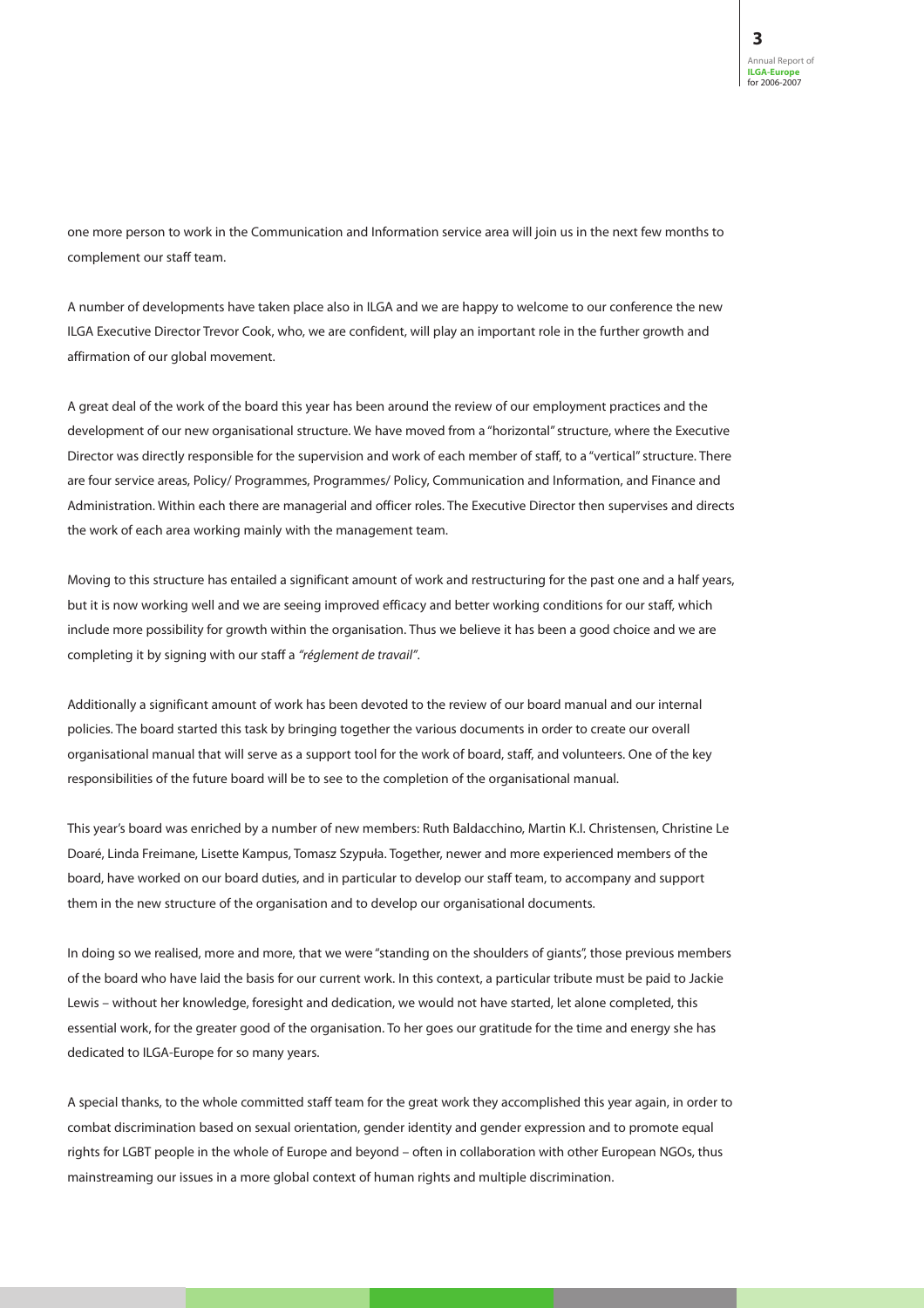We are fortunate to be able to build on this excellent co-operation between the staff, the board and the many volunteers that help maximise our efficiency and output. Without all of them it would be impossible for ILGA-Europe to make the significant achievements outlined in this report, but inevitably new challenges await us.

## Future perspectives

**We will start 2008 with a new Strategic Plan 2008-2011, to guide and evaluate the activities of the organisation, as we did with the previous one. This instrument will then be the key and indispensable framework for our work in the coming years. ILGA-Europe will continue achieving a lot of progress in pursuing its six strategic objectives set out in this Strategic Plan.**

The new staff structure with the staff team will be a big support to the organisation in realising the new Strategic plan. The enhanced financial resources will enable us to intensify even more ILGA-Europe's outreach work in areas such as capacity building and support to the LGBT movement in the less developed parts of Eastern and Southern Europe, and really work on a pan-European basis.

Continuing with this direction, we are confident that ILGA-Europe will make an enormous impact with regard to these strategic objectives by 2011. At that stage we will assess again the most relevant strategic objectives for the next stage in ensuring full equality for LGBT people throughout Europe. Much remains to be done, and certainly, there is no reason for complacency. The NGO Consultative Status with the United Nations' Economic and Social Council (ECOSOC) will permit us to act, to work and speak in our own name in the Human Rights Council of the UN. The work with the Council of Europe, OSCE and the EU will continue to develop, and we will engage with the work of the newly established Fundamental Rights Agency and the Gender Institute. The involvement of Patricia Prendiville our ED as a member of the management committee of the Social Platform will permit us to work even more in solidarity and on multiple discrimination. We have been pursuing this goal for some time now, and it seems that much more lobbying work has to be invested here to finally succeed. With regard to improving and strengthening ILGA-Europe's own capacities – again to mention just one example – the further development of our website into an interactive communication tool and platform to facilitate the exchange between all our members will soon be a reality.

ILGA-Europe can again look forward with very promising prospects to the coming year, and we hope that, together with the support of all our member organisations, we will again make it a very successful year.

> **THE EXECUTIVE BOARD OF ILGA-EUROPE Brussels, October 2007**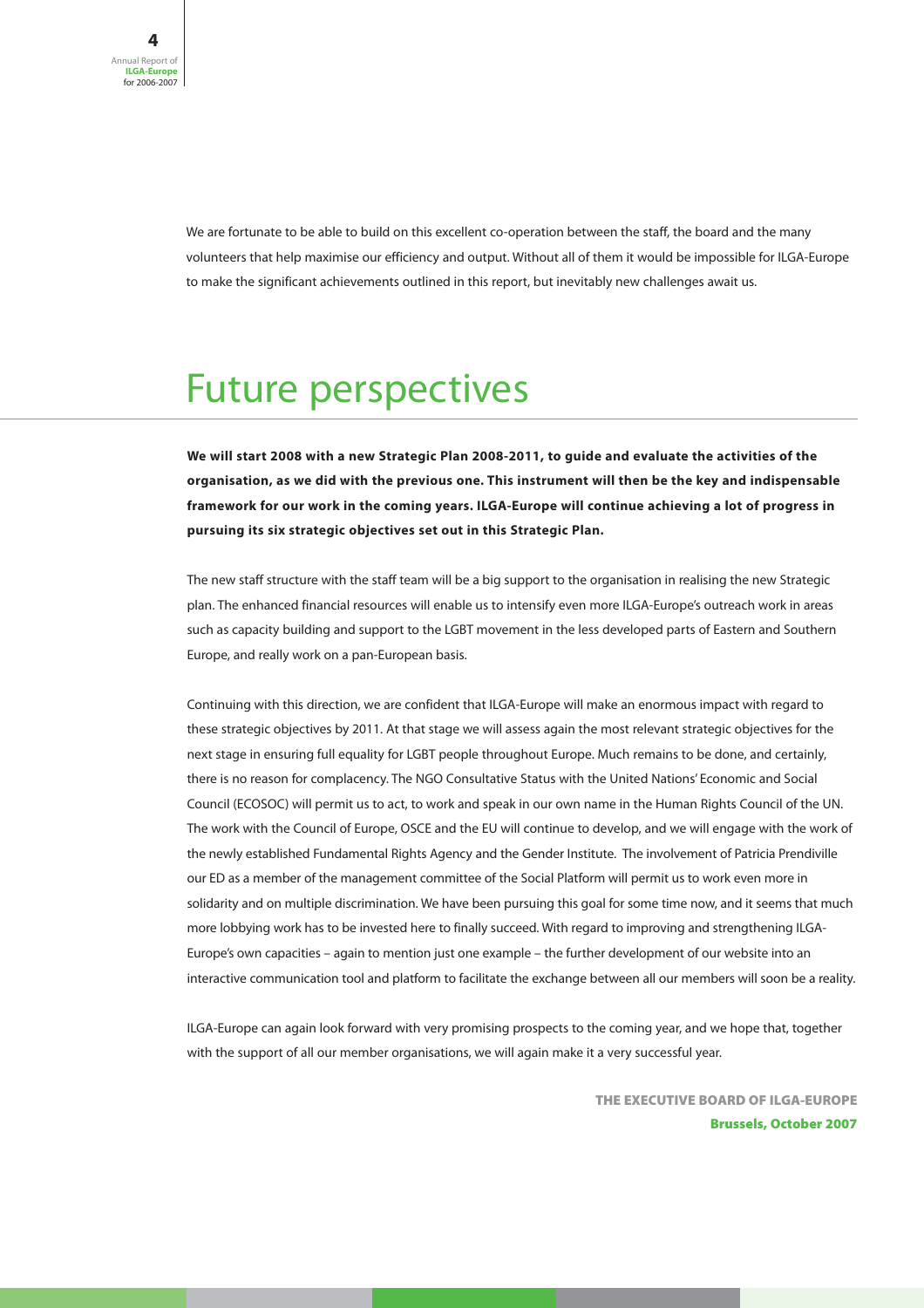# Strategic Plan

## Introduction

**This document reflects on the achievement by ILGA-Europe of its strategic objectives for the period October 2006-October 2007.**

The Strategic Plan 2005-2008 was agreed by the Paris 2005 Conference and this is the plan that now guides the work of the organisation over a 3 year period.

The report is structured under the Strategic Objectives – naming the achievements under each and outlining the work to be undertaken under that objective for the next year of the Strategic Plan – up to October 2007.

The Strategic Plan has indeed proved to be a very useful tool in directing the work of the organisation, enabling us to position the activities in a focused manner and in taking a longer timeframe for work projects/ programmes.

In the period since October 2006 we have recruited four members of staff – 3 to newly created posts to work in the areas of Finance and Administration, Policy and Programmes. We welcome Olimpia Ciripoiu as Finance and Administration Manager, Françoise Barlet as Finance and Administration Officer, Aija Salo as Programmes Policy Officer and Silvan Aigus as Policy Programmes Officer.

We have also completed an internal organisational review resulting in a re-structured organisation, created new posts and undertaken a total employment framework review.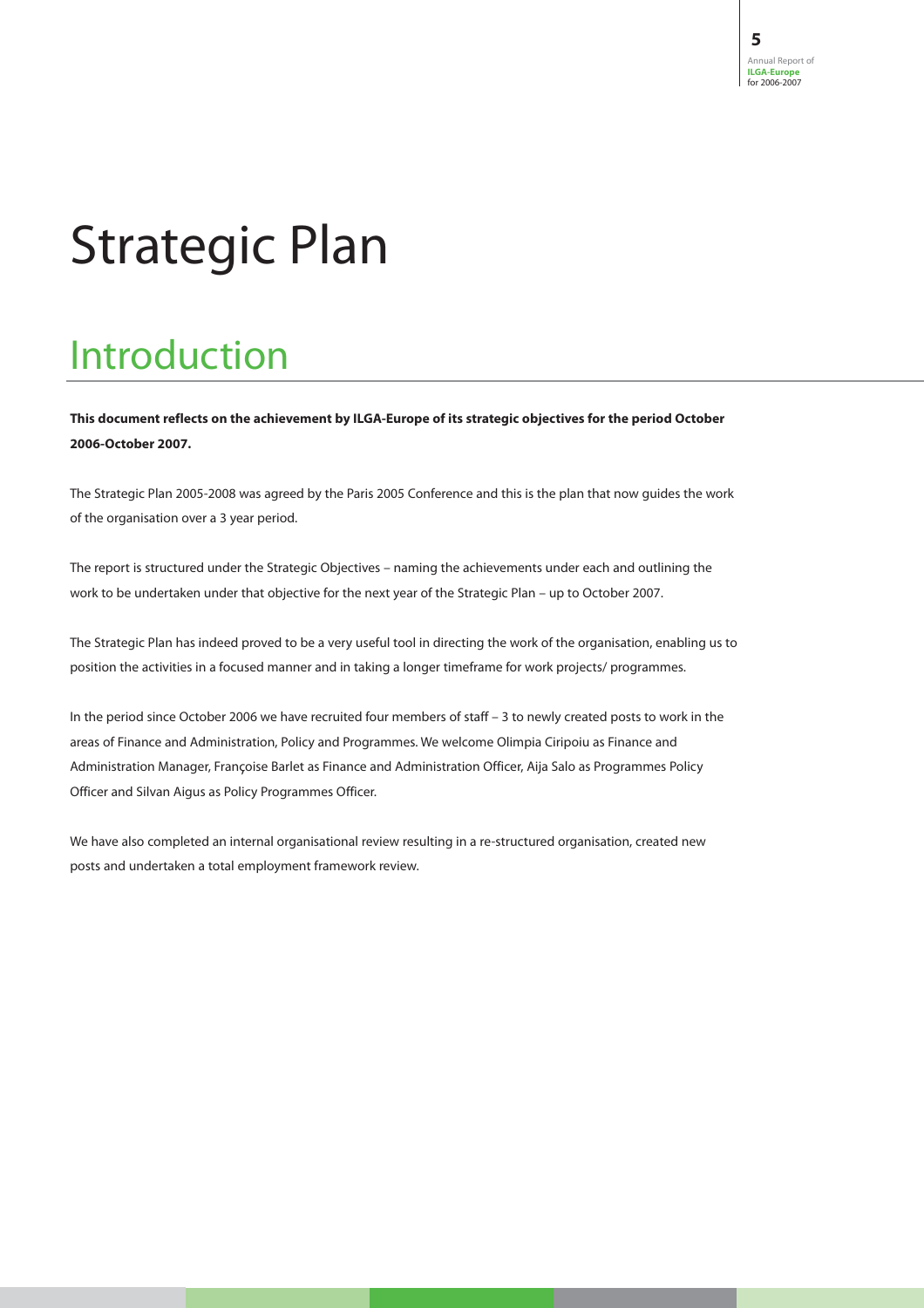## Strategic Objective 1: Increased recognition of fundamental human rights

### Achievements/ actions since October 2006:

**\*** Active presence at OSCE/ ODIHR (Organization for Security and Co-operation in Europe/ Office for Democratic Institutions and Human Rights) events – successful mainstreaming of sexual orientation in ODIHR work on hate crimes and police training, and continued lobbying for inclusion in Tolerance and Non-Discrimination work programme **\*** Using the implementation of Copenhagen criteria for candidate countries, Neighbourhood Policy and Trade agreements to lobby at EU level in relation to LGBT rights in countries other than EU25 – development of information on candidate countries on how to document developments in this area, meetings with member organisations in Turkey, Macedonia and Croatia

- **\*** Continued lobbying and updating of dossier of human rights violations in relation to freedom of assembly
- **\*** Continued lobbying and interventions at European Parliament and OSCE in relation to human rights, hate crimes, homophobia, freedom of assembly and right to hold Pride/ Tolerance Parades
- **\*** Capacity Building session on International Human Rights Mechanisms and monitoring –Romania, April 2007
- **\*** Continued lobbying on EU Fundamental Rights Agency, and working with FRA on European wide research on homophobia and discrimination on ground of sexual orientation
- **\*** Extension and development of ILGA-Europe's Human Rights Violations Documentation Fund
- **\*** Implementation of Advocacy Project funded through OSI and Sigrid Rausing Trust
- **\*** Continuation of Health Advocacy project with COC on Prevention and Education in Newly Independent States
- **\*** UN ECOSOC status gained for ILGA-Europe December, 2006
- **\*** Lobbying with European Parliament for resolutions on homophobia and in particular homophobic comments from politicians
- **\*** Drafting of Monitoring Hate Crimes document
- **\*** Submissions on EU-Africa strategy and lobbying on Nigeria.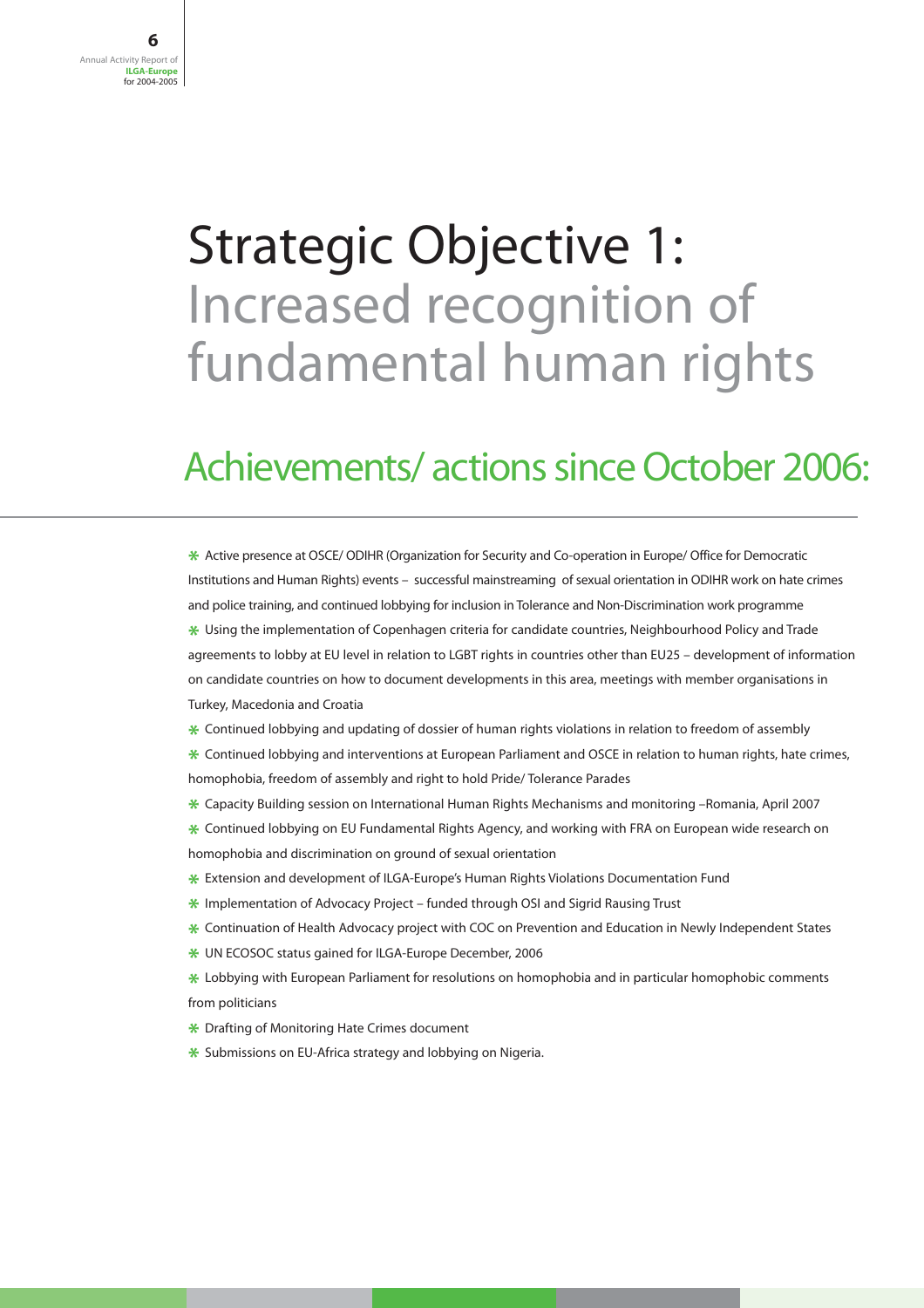## Continued actions:

- **\*** Continuation of Advocacy Project
- **\*** Continuation of Health Prevention and Education Work with COC contract in NIS
- **\*** Lobbying for homophobic hate crimes framework decision within EU
- **\*** Publication of document on Hate crimes and development of accompanying training programme
- **\*** Monitoring and lobbying on Neighbourhood Policies, Funding within EIDHR (European Instrument for Democracy
- and Human Rights) and Human Rights in Third Countries
- **\*** Continued work with EU Commission on Fundamental Rights Agency and the Hague Programme
- **\*** Dissemination of video on prides parades.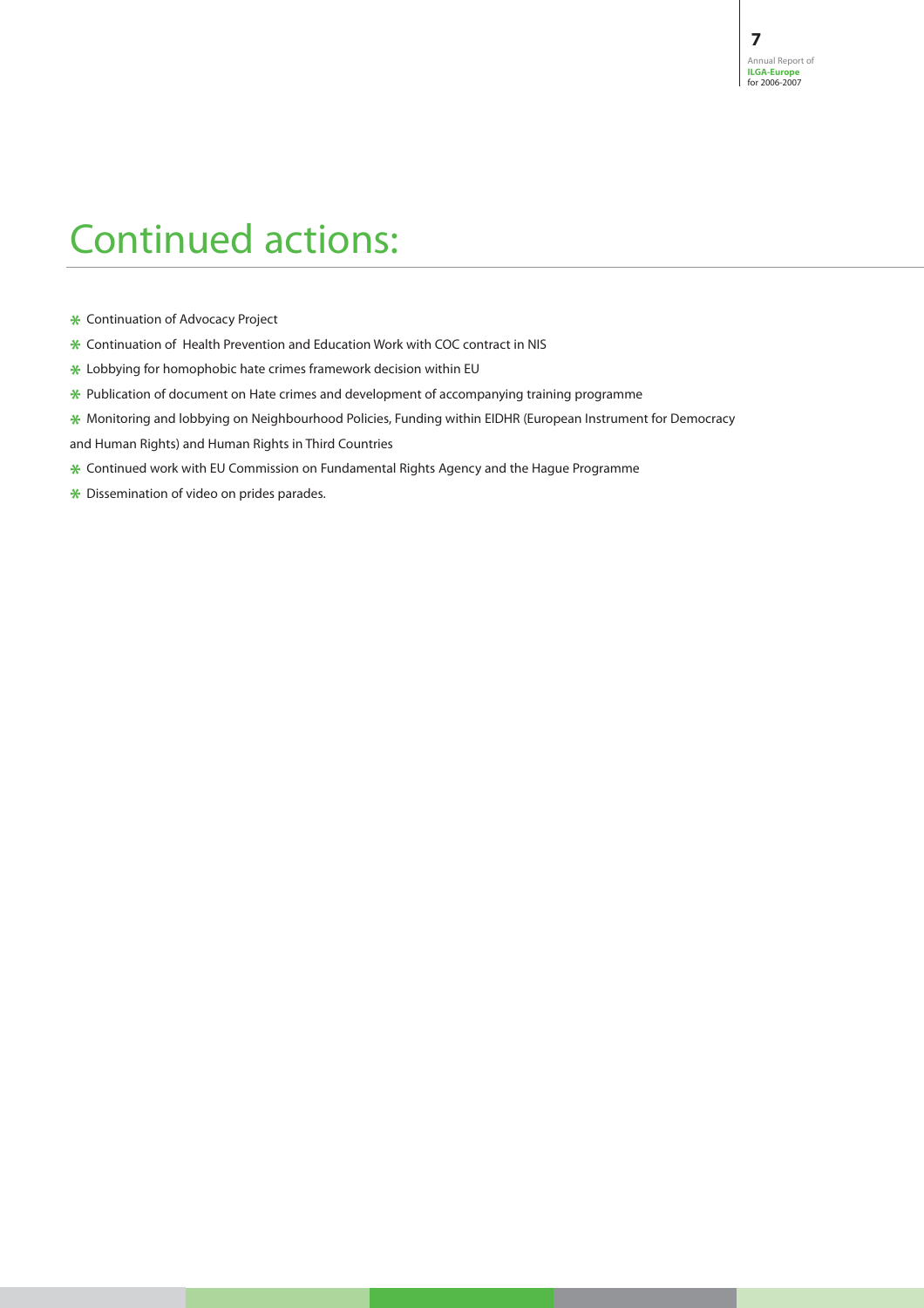## Strategic Objective 2: Working towards full integration in the labour market

## Achievement/actions since October 2006:

- **\*** Commissioning 2nd draft of Going Beyond the Law: Promoting Equality in Employment, 2005 publication
- **\*** Liaison with European Gay Managers Association
- **\*** Lobbying on content of For Diversity, Against Discrimination Campaign, and work with Media Consulta to enhance this campaign – representative on the Advisory Group
- **\*** Continued work on Multiple Discrimination with other anti-discrimination/ equality NGOs
- **\*** Continued work with EU Commission on initiatives 2007 Year of Equal Opportunities for All
- **\*** Commissioning and launch of guidelines for the Transposition of the Refugees and Asylum Directive
- **\*** Input to Business and Employment Equality conferences, Barcelona, Amsterdam
- **\*** Attendance at various relevant conferences, Ghent, Berlin, Ljubljana, Rome
- **\*** Workshop on litigating LGBT employment rights
- **\*** Development of joint project with ETUC
- **\*** Translation and distribution of All Clear document
- **\*** Report to commission on state of transposition and implementation of the Directive
- **\*** Roundtable with NGOs in Bulgaria on implementation of the Directive.

#### Continued actions:

- **\*** Development and Dissemination of Good Employment Guidelines in relation to transgender people's rights
- **\*** Dissemination of Going Beyond the Law
- **\*** Continued monitoring of the Employment Framework Directive implementation
- **\*** Monitoring of infringement procedures in various countries
- **\*** Exploring routes to extend the Good Employment Practices model through co-operation with business and training schools/ programmes for business people

**\*** Seeking to maximise impact of work to date, sourcing additional partners in dissemination and promotion of good practice – European Gay and Lesbian Managers Association, trades unions, training for managers/ business people

**\*** Working to develop next strategic programme with EU Commission on PROGRESS – especially focusing on multiple

discrimination, equal opportunities for all and broadening/deepening the link between discrimination and inequality.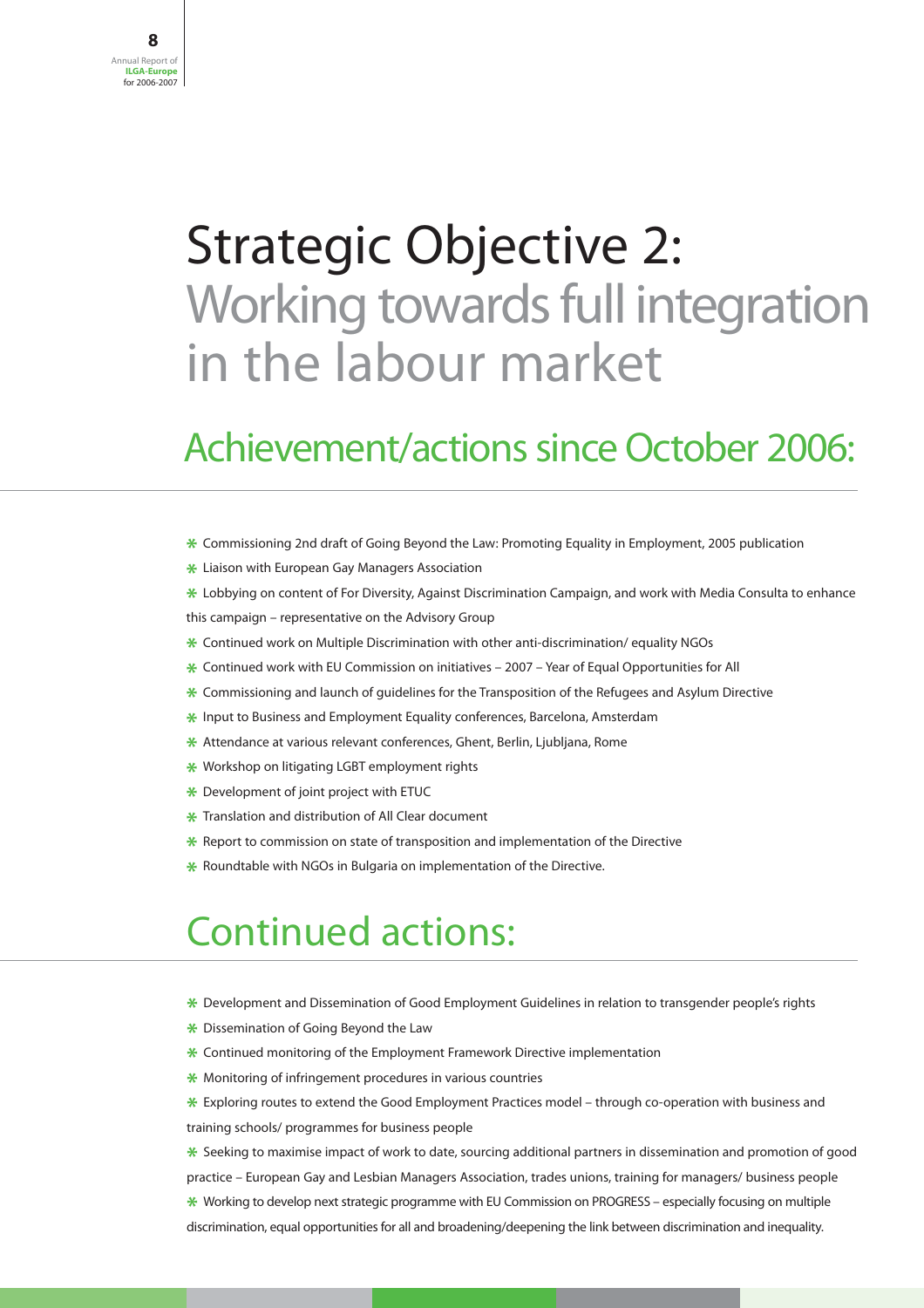## Strategic Objective 3: Working towards full social inclusion, particularly with regard to access to goods and services

## Achievements/ actions since October 2006:

- **\*** Launch of shadow directive on anti-discrimination in all areas beyond employment Spring, 2007
- **\*** Continuation of pilot project to include LGBT issues in national anti-poverty strategies in 5 EU countries
- **\*** Following through on relationships with European Anti-Poverty Network, social exclusion organisations and European Commission/European Presidency conferences on Social Exclusion
- **\*** Meeting with European Commission to further lobby the case for transgender equality, and accessing research

project funding on legal situation throughout EU countries, and access to health care provision

- **\*** On-going working relationship with IGLYO
- **\*** On-going co-operation with European Transgender Council
- **\*** Dissemination of documents on transgender issues and legal situation
- **\*** Multiple Discrimination Working Group ongoing meetings
- **\*** Support on issues in relation to Copenhagen criteria in relation to accession for member organisations
- **\*** Development of equality mainstreaming factsheet
- **\*** Co-organising conference on Multiple Discrimination
- **\*** Co-ordination of research consortium tender to DG Research on social inclusion
- **\*** Submission on health, mental health and sucidality
- **\*** Health Advocacy seminar
- **\*** Declaration on homophobic bullying in European Parliament
- **\*** Presentation to International Planned Parenthood Federation AGM.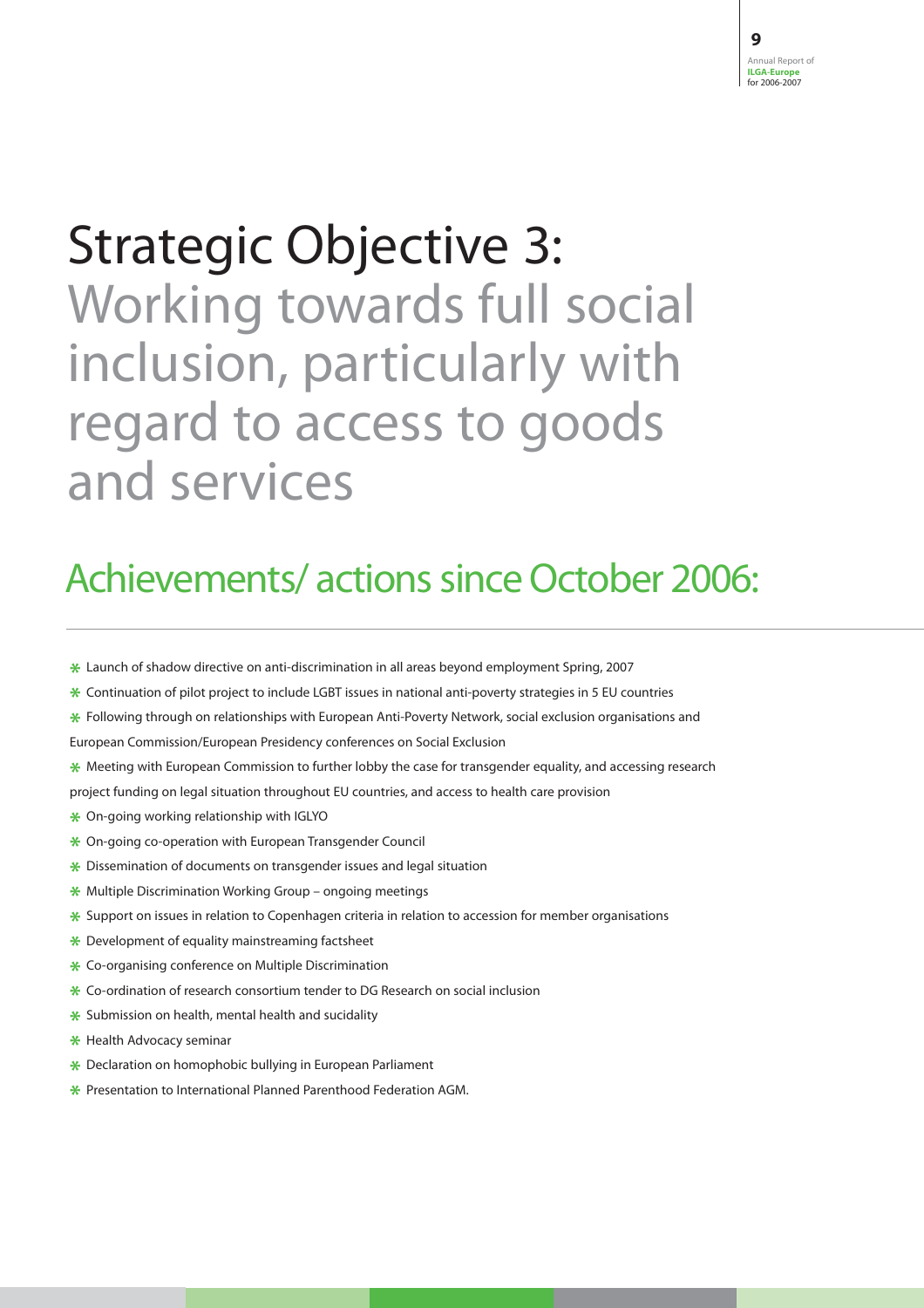## Continued actions:

- **\*** Fact-sheets to be developed
- **\*** Follow through on health strategy for the organisation
- **\*** Continuation of pilot project on inclusion of LGBT issues in national anti-poverty strategies in 5 countries

**\*** Utilising the shadow framework directive as a tool to work together with other NGOs at EU level in terms of enhancing legislative protections – AGE, EDF and ENAR.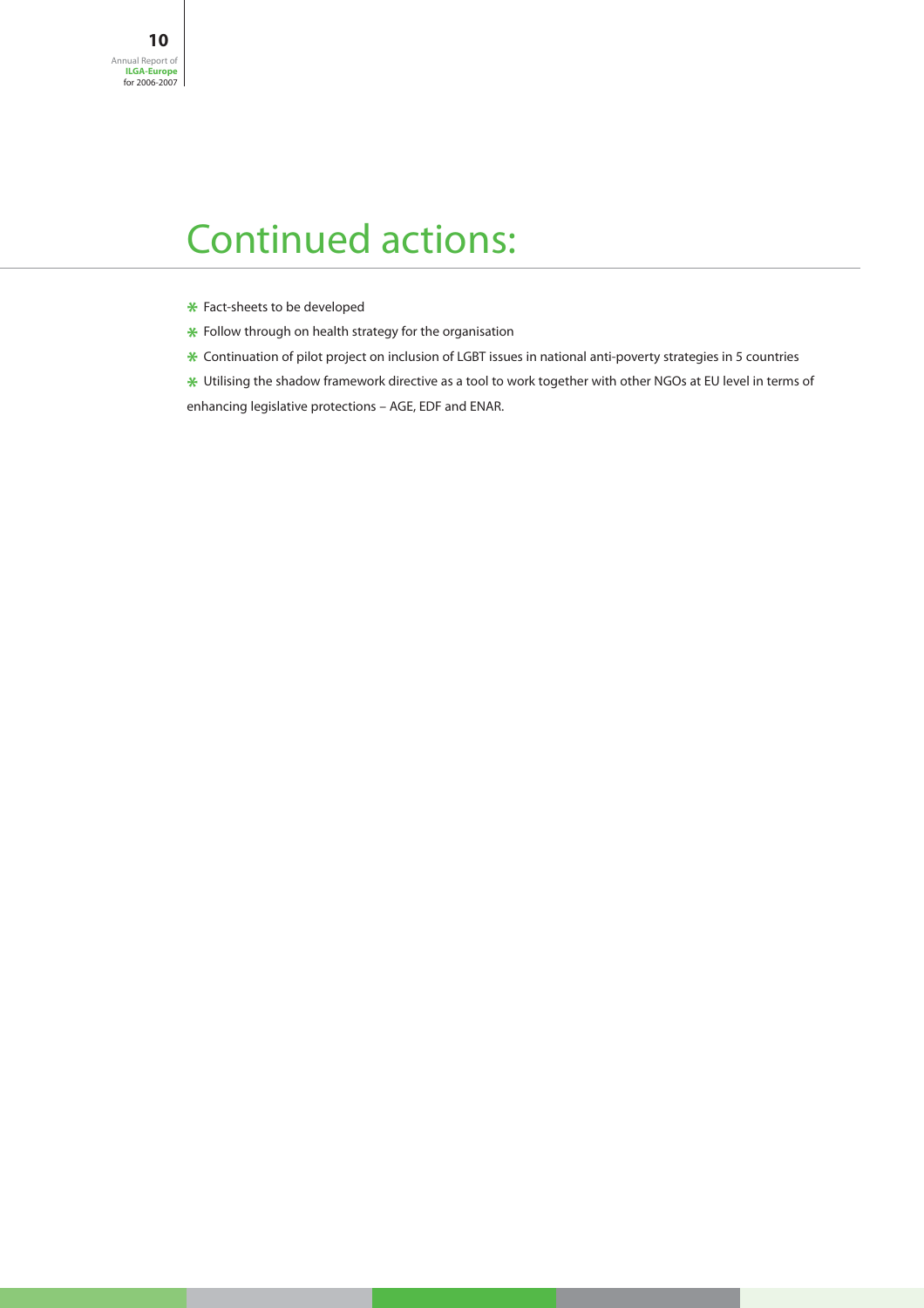# Strategic Object 4: Increased recognition of the diversity of family relationships

## Achievements/ actions since October 2006:

- **\*** Implementation of work programme seminar on families policy held, two publications commissioned
- **\*** Updating of website section on families
- **\*** Continued support to suitable test cases
- **\*** Continued work with EU Commission's Justice, Freedom and Security Directorate in area of possible families work –
- the Hague criteria
- **\*** Monitoring European Families Alliance for inclusion of LGBT families
- **\*** Lobbying with Social Platform colleagues for broad definition of families to be inclusive of LGBT families.

## Continued actions:

- **\*** Publication of document on human rights and LGBT families and the Hague programme and LGBT
- **\*** distribution of new reports and of fact-sheet/policy statements of ILGA-Europe's positions in relation to LGBT families
- **\*** On-going up-dating of website section
- **\*** Possible seminar on families in Slovenia in 2008.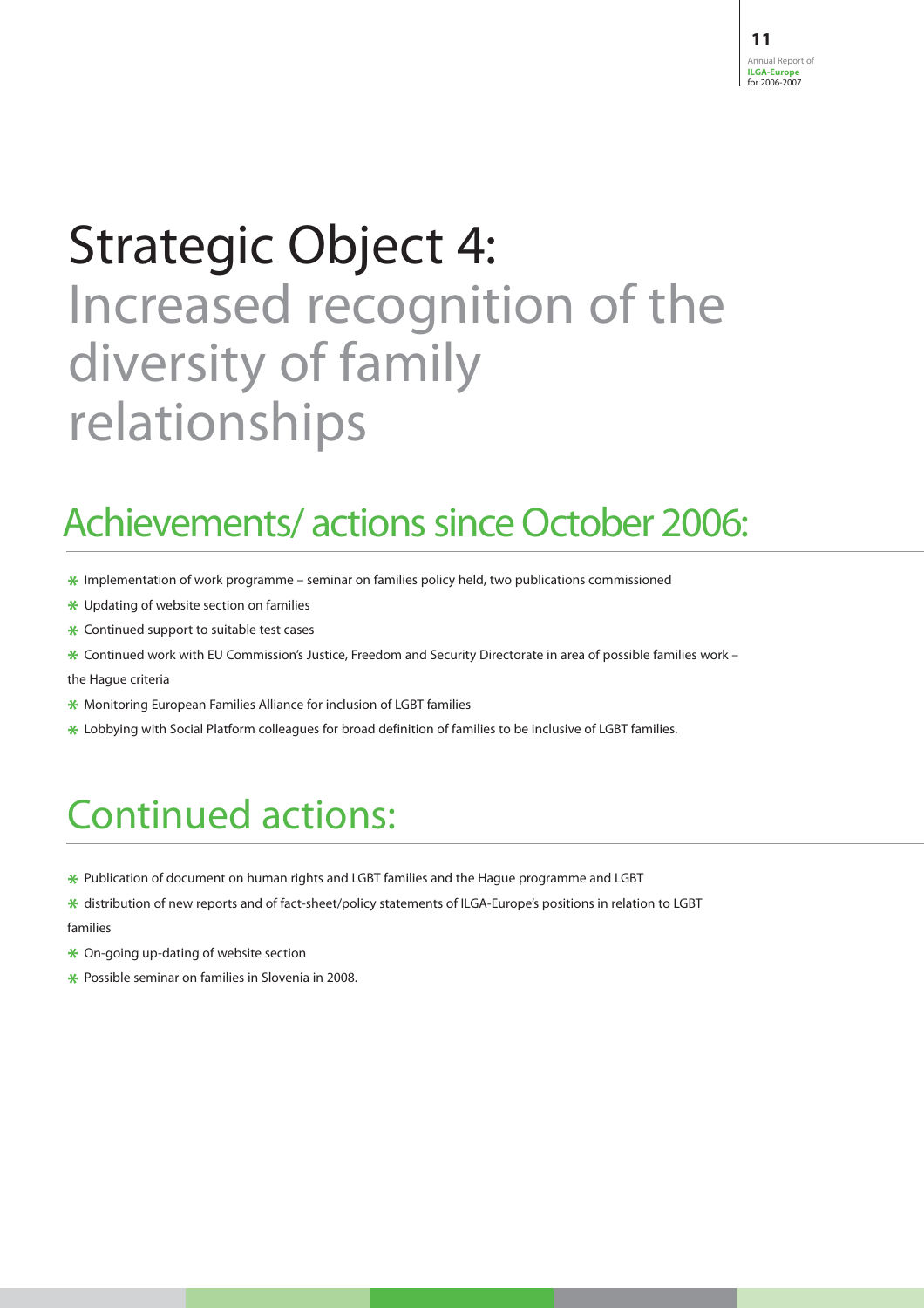## Strategic Objective 5: Strengthened capacity of member organisations

### Achievements/ actions since October 2006:

- **\*** Study visit for LGBT human rights defenders , Brussels
- **\*** Co-operation with Frontline Defenders in organising seminar on LGBT human rights defenders as part of their annual meeting, Dublin
- **\*** On-going support to member organisations through Euro-Letter, Newsletter and website
- **\*** Training workshops on advocacy and lobbying in Macedonia
- **\*** Attendance at many events and activities organised by member organisations (see below)
- **\*** Resource material available through website
- **\*** EU Network meeting focusing on Year 2007, implementation of Employment Framework Directive, Social Inclusion Process and litigation of LGBT employment rights
- **\*** Development of projects with partner organisations in area of social inclusion, health, advocacy, human rights violations
- **\*** Skills building workshops on advocacy planning , and monitoring
- **\*** Study visit on lobbying at EU level
- **\*** Up-dating of information on website
- **\*** Development of IE as a funder
- **\*** Training on utilisation of European Social Charter
- **\*** Research project on transgender legal and health care provision in EU countries
- **\*** New members to EU Network.

#### Continued actions:

- **\*** Various partner-based projects
- **\*** On-going publications and information flow and sharing
- **\*** Annual conference
- **\*** Programmes activities in Advocacy, Human Rights Violations documentation Project, COC NIS advocacy/lobby
- project, Social Inclusion Project
- **\*** Developing the EU network.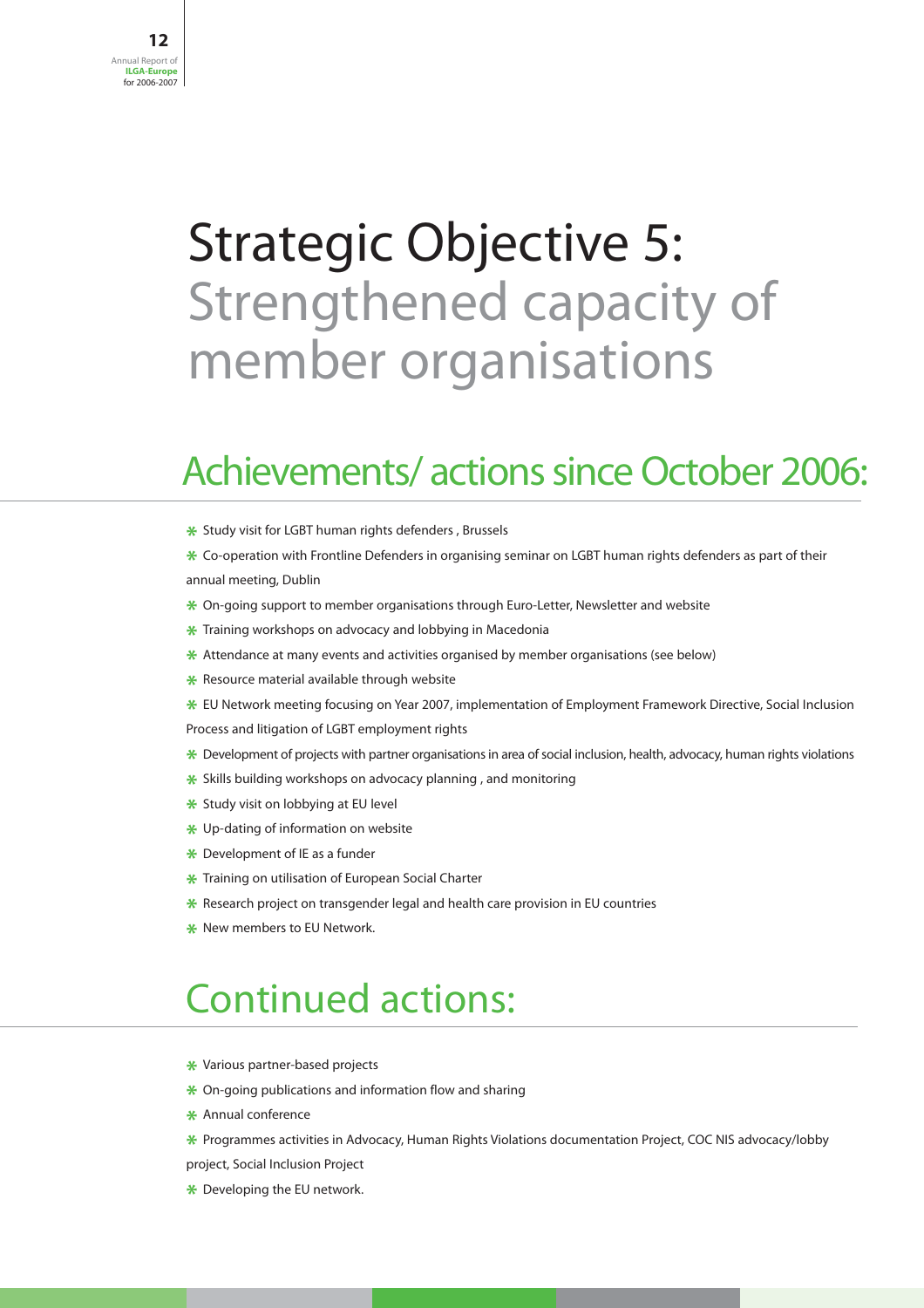# Strategic Object 6: Strengthened capacity of ILGA-Europe

### Achievements/ actions since October 2006:

- **\*** Strategic Plan implemented and reviewed
- **\*** On-going implementation of Performance Management System
- **\*** Recruitment of four new members of staff
- **\*** Review of employment conditions, negotiation of terms and conditions and systems updated and strengthened
- **\*** Enhanced funding obtained and new funding sourced
- **\*** Re-structuring of organisation internal structure
- **\*** Review of current strategic plan
- **\*** Development of next strategic plan
- **\*** Communication strategy developed
- **\*** How to make IE more diverse training and action plan.

### Continued actions:

- **\*** Applications for funding and maintaining funding
- **\*** Embedding the work of the Strategic Plan
- **\*** Organisational development continued board development discussion of governance issues and

strengthening of capacity/ skills base of board, strengthened organisational systems.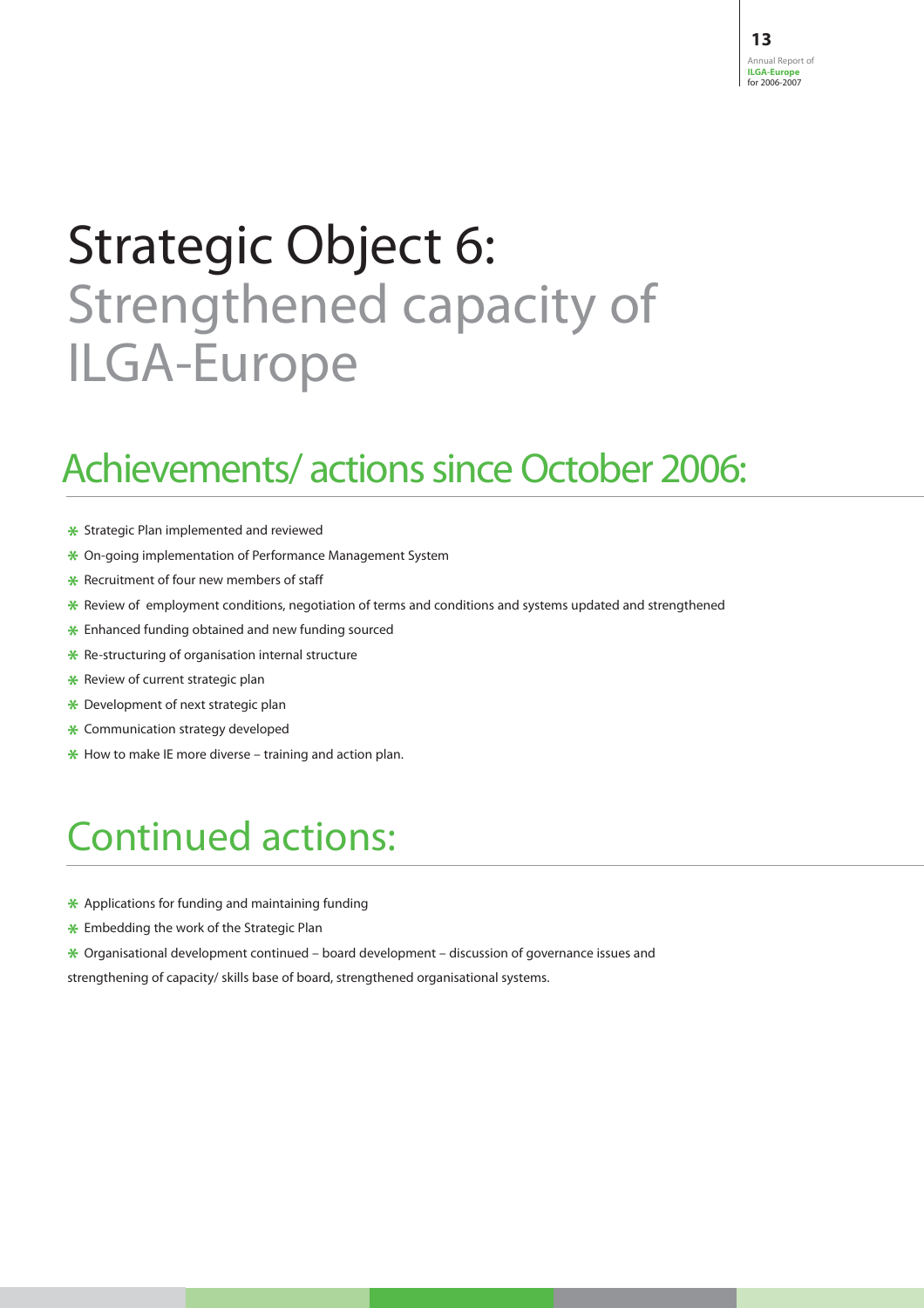## Board membership and board officers

#### **The ten Executive Board members elected by the 2006 Sofia conference were:**

Riccardo Gottardi and Deborah Lambillotte – both elected as Co-Chairs.

Pierre Serne – Treasurer, Lisette Kampus and Martin K.I. Christensen – Co- Secretary; Miha Lobnik, Linda Freimane,

Christine Le Doaré, Tomasz Szypula, Ruth Baldacchino

**Elected as first two reserve members were:**

Jackie Lewis, Vera Cimpeanu

**Elected to be the European Regional Representatives on the ILGA Board were:**

Ruth Baldacchino and Janfrans van der Eerden

**Reserves:**

Jackie Lewis, Søren Andersson

## Board organisation

#### **Sub-Committees**

**Finance:** Pierre Serne (chair), Christine Le Doaré, Deborah Lambillotte and Miha Lobnik **Employment:** Riccardo Gottardi (chair), Martin K.I. Christensen, Deborah Lambillotte and Pierre Serne Governance: Lisette Kampus (co-chair), Martin K.I. Christensen, (co-chair), Linda Freimane, Tomasz Szypuła, Riccardo Gottardi and Ruth Baldacchino

#### **Working Groups**

**Granting:** Pierre Serne (chair), Christine Le Doaré, Deborah Lambillotte and Lisette Kampus **Conference:** Lisette Kampus (chair), Linda Freimane and Tomasz Szypula , **Strategic Plan:** Riccardo Gottardi (chair), Martin K.I. Christensen and Ruth Baldacchino

# Board meetings

The board met after the Sofia conference on **Sunday 29th of October 2006. In attendance were:** Riccardo Gottardi, Lisette Kampus, Deborah Lambillotte, Miha Lobnik, Pierre Serne and Tomasz Szypula**.** ,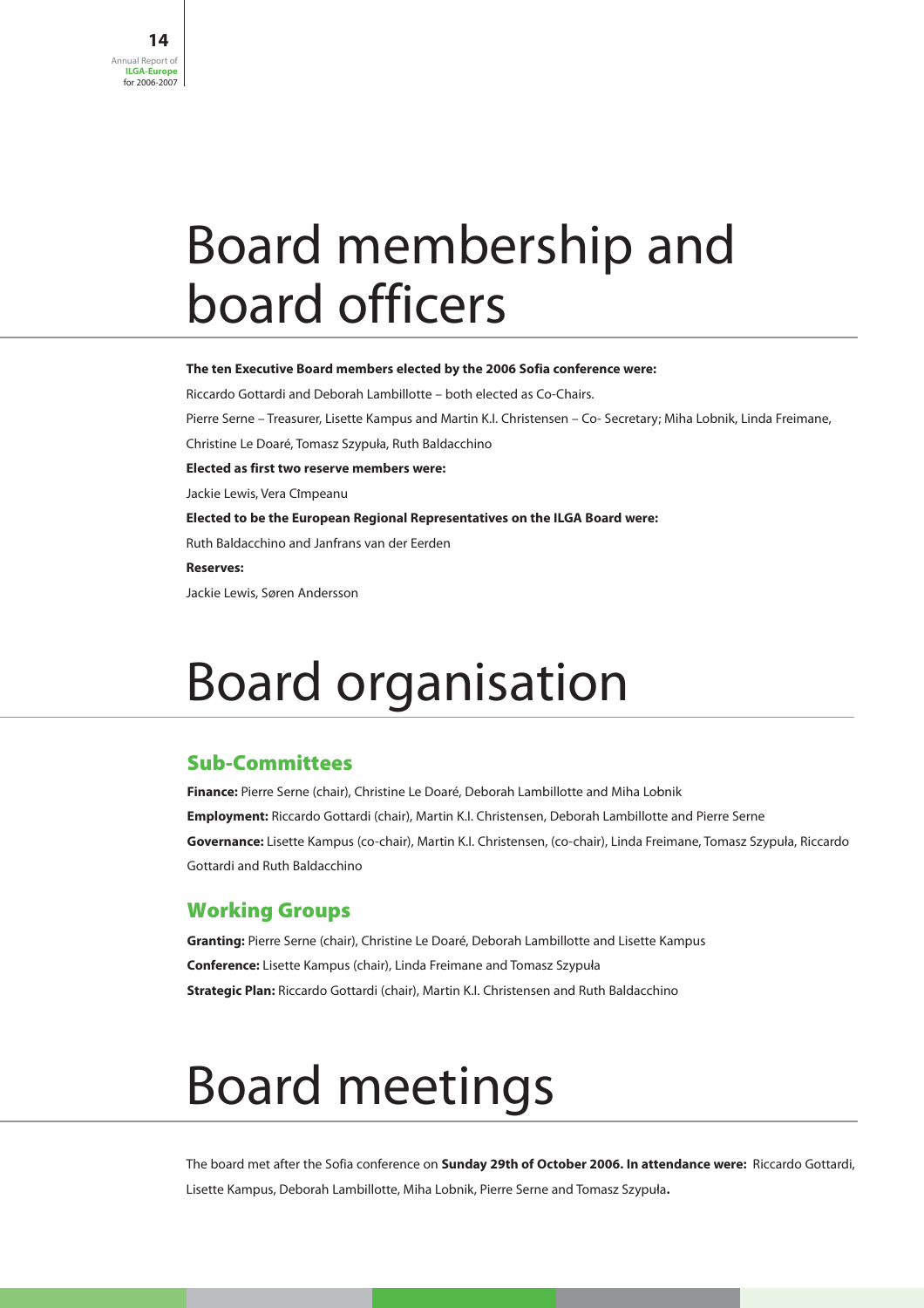**Reserve Board members present:** Jackie Lewis **Apologies from:** Martin K.I. Christensen, Linda Freimane and Christine Le Doaré.

**> December 2006. In attendance were:** Ruth Baldacchino, Martin K.I. Christensen, Linda Freimane, Riccardo Gottardi, Lisette Kampus, Deborah Lambillotte, Christine Le Doaré, Miha Lobnik (Saturday afternoon), Pierre Serne and Tomasz Szypula. , **Reserve Board member present:** Jackie Lewis **Apologies from:** Miha Lobnik for Sunday and Pierre Serne for Saturday afternoon.

**> February 2007. In attendance were:** Ruth Baldacchino, Martin K.I. Christensen, Linda Freimane, Riccardo Gottardi, Lisette Kampus, Deborah Lambillotte, Christine Le Doaré, Pierre Serne and Tomasz Szypula. , **Apologies from:** Miha Lobnik

**> May 2007. In attendance were:** Ruth Baldacchino, Martin K.I. Christensen, Lisette Kampus, Deborah Lambillotte, Christine Le Doaré, Pierre Serne and Tomasz Szypula. , **Apologies:** Linda Freimane, Riccardo Gottardi (11-13 May), Miha Lobnik (12-13 May) and Pierre Serne (13 May).

**> July 2007. In attendance were:** Ruth Baldacchino, Martin K.I. Christensen, Linda Freimane, Riccardo Gottardi, Lisette Kampus, Deborah Lambillotte, Christine Le Doaré, Pierre Serne and Tomasz Szypula. , **Reserve Board member present:** Jackie Lewis

**> September 2007. In attendance were:** Ruth Baldacchino, Martin K.I. Christensen, Linda Freimane, Riccardo Gottardi, Lisette Kampus, Deborah Lambillotte, Christine Le Doaré and Tomasz Szypula. ,**Apologies from:** Miha Lobnik and Pierre Serne

# Staff of ILGA-Europe

**At present the composition of ILGA-Europe's staff team is as follows: Patricia Prendiville** – Executive Director **Olimpia Ciripoiu** – Finance and Administration Manager Françoise Barlet - Finance and Administration Officer **Maxim Anmeghichean** – Programmes Director **Aija Salo** – Programmes Policy Officer **Christine Loudes** – Policy Director **Evelyne Paradis** – Senior Policy Programmes Officer **Silvan Agius** – Policy Programmes Officer **Juris Lavrikovs** – Information and Communication Officer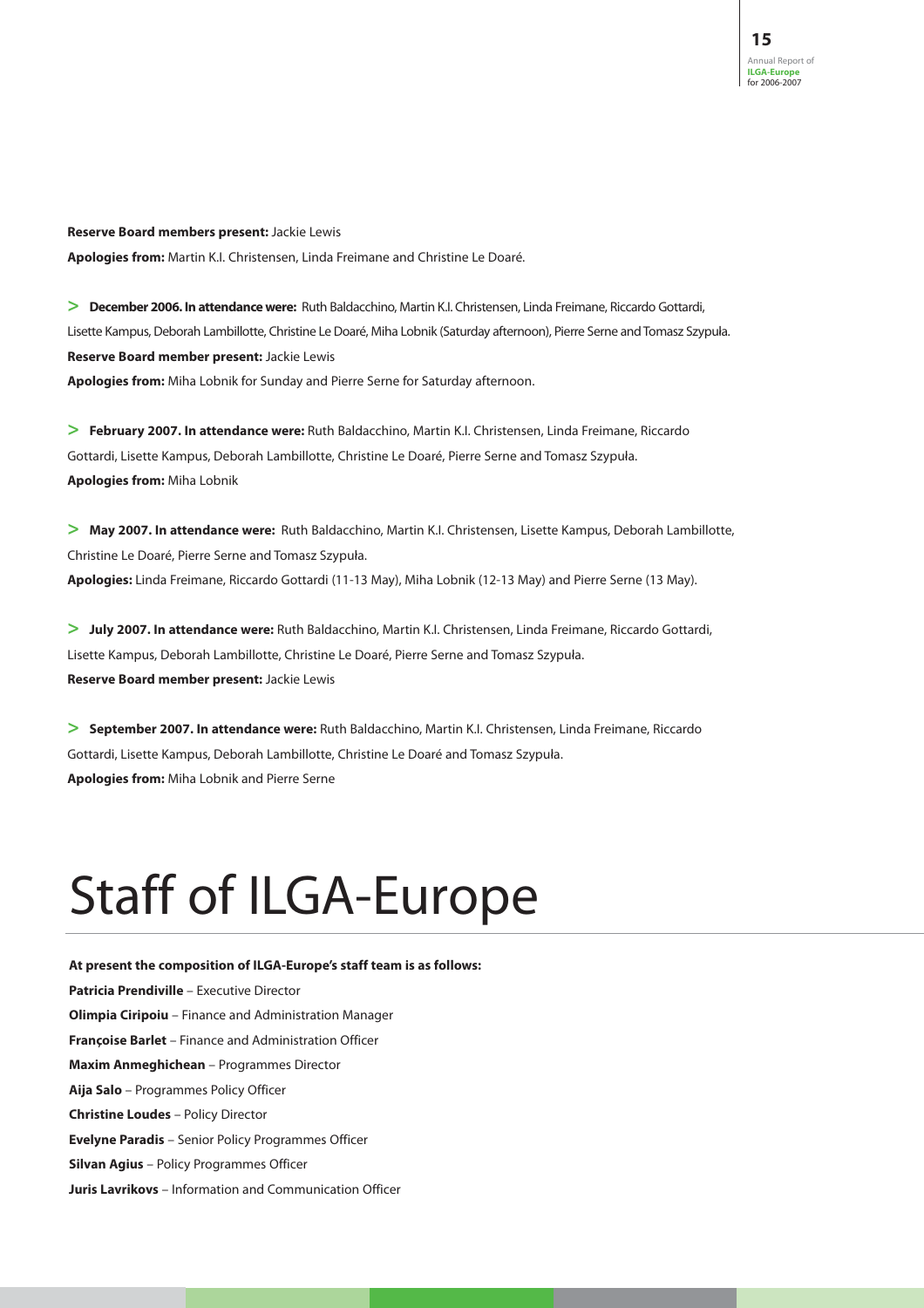## Financial Report for 2006-2007

**As shown in the figures** *below* **the last 12 month financial year was a good one and our accounts were very close to the indicative budget voted at the conference in Sofia (2006).**

#### **Overview**

The indicative budget was balanced at € 892 000. The accounts show an income of € 914 000 and € 912 500 euros expenditure (with a technical net income of  $\epsilon$  1500, explained in the spreadsheets).

Expenditure was balanced by income, reflecting the fact that the majority of ILGA-Europe's expenditure is derived from grants awarded for specific purposes. European Commission (EC) funding contributed approximately 60% of the total grant income, with the remainder from the Sigrid Rausing Trust, the Open Society Institute, the Tides Foundation, and some member organisations, who contributed to the Scholarship Angels Scheme and to the Prides publication.

It has to be noted that for the first time we had no underspend of the EC grant. As written in last year's report, this was one of our main objectives for the year and, thanks to the good job of our staff, it is totally achieved. The fact that we now have a Finance and Administration Manager, Olimpia Ciripoiu, is helping us in financial management. It also allows us to improve our accounting and reporting methods which will make us even more efficient, as well as clearer for members.

If we look at the structure of income and expenditure it can be noted that there is broad continuity with our previous financial year. It is also clear that both income and expenditure are generally consistent with what was budgeted. If we look at the main headings of the accounts, there are very few discrepancies between budgeted and actual figures, and when there are, it is always balanced by another heading.

If we look a little more in detail, it appears that there was slightly more spending than expected on **staff**, due to new recruitments. Same "overspending" on **office and coordination** costs, notably because of the complete renewal of computers in the office and some costs due to our moving to new premises.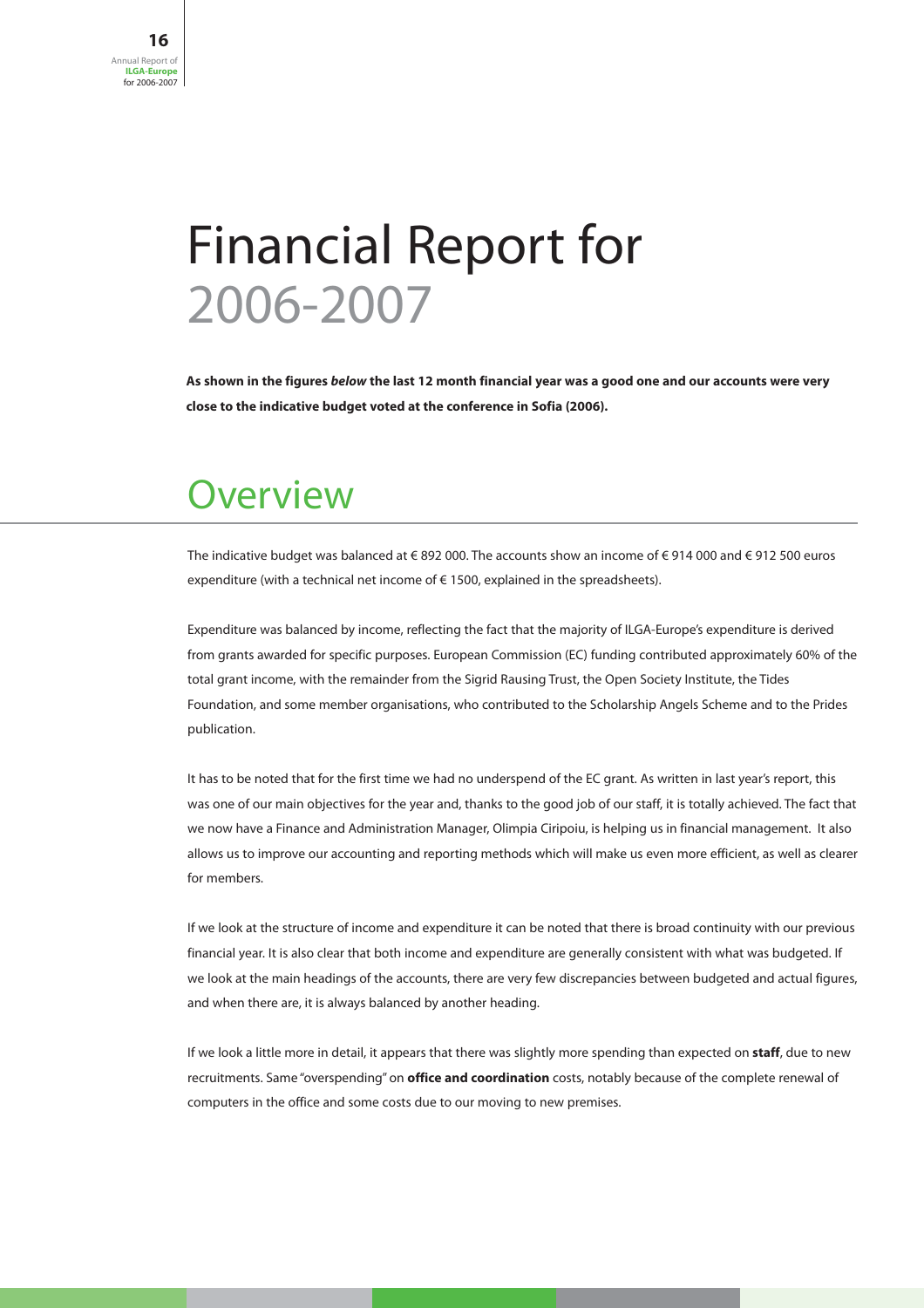#### INCOME AND EXPENDITURE ACCOUNT FOR 12 MONTHS TO 30TH APRIL 2007 ILGA-EUROPE

|                                                      | <b>Actual results for 12</b><br>months to 30 April 2007 |           | <b>Euros</b> | <b>Budget for 12 months</b><br>to 30 April 2007 |              | <b>Euros</b>   |
|------------------------------------------------------|---------------------------------------------------------|-----------|--------------|-------------------------------------------------|--------------|----------------|
| <b>INCOME</b>                                        |                                                         |           |              |                                                 |              |                |
| European Commission grant funding                    | 524935                                                  |           |              | 525000                                          |              | $\overline{2}$ |
| Other income from grant funds                        | 331367                                                  | 856302    |              | 317000                                          | 842000       | 3              |
| Other donations                                      |                                                         | 10536     |              |                                                 | $\mathbf{0}$ |                |
| Participants contributions to Annual Conference      |                                                         | 46672     |              |                                                 | 50000        |                |
| Interest                                             |                                                         | 533       |              |                                                 | $\mathbf{0}$ |                |
| <b>TOTAL INCOME</b>                                  |                                                         | 914042    |              |                                                 | 892000       |                |
| <b>EXPENDITURE</b>                                   |                                                         |           |              |                                                 |              |                |
| EU CO-FUNDED ACTIVITIES:                             |                                                         |           |              |                                                 |              |                |
| <b>SECRETARIAT COSTS</b>                             |                                                         |           |              |                                                 |              |                |
| Staff costs                                          | 324269                                                  |           |              | 304000                                          |              |                |
| Office and coordination costs                        | 106448                                                  | 430717    |              | 93000                                           | 397000       | $\overline{4}$ |
| <b>GOVERNING BODIES</b>                              |                                                         |           |              |                                                 |              |                |
| Board meetings                                       | 22629                                                   |           |              | 24000                                           |              |                |
| Annual Conference                                    | 66940                                                   | 89569     |              | 71000                                           | 95000        | 5              |
| <b>WORK PROGRAMME ACTIVITIES</b>                     |                                                         |           |              |                                                 |              |                |
| Policy Work and Reports                              | 23277                                                   |           |              | 24000                                           |              | 6              |
| EU Co-ordination Network Meeting                     | 13127                                                   |           |              | 24000                                           |              |                |
| Other seminars and project activities                | 39827                                                   | 76231     |              | 57000                                           | 105000       | $\overline{7}$ |
| <b>TOTAL OF EU CO-FUNDED EXPENDITURE</b>             |                                                         | 596517    |              |                                                 | 597000       |                |
| EAST EUROPE, COUNCIL OF EUROPE AND TRANSGENDER       |                                                         |           |              |                                                 |              |                |
| <b>PROGRAMMES</b>                                    |                                                         |           |              |                                                 |              |                |
| <b>SECRETARIAT COSTS</b>                             |                                                         |           |              |                                                 |              |                |
| Staff costs                                          | 90038                                                   |           |              | 98000                                           |              |                |
| Office and other co-ordination costs                 | 49137                                                   | 139175    |              | 41000                                           | 139000       | 8              |
| <b>WORK PROGRAMME ACTIVITIES</b>                     |                                                         |           |              |                                                 |              |                |
| Seminars and project activities                      | 146609                                                  |           |              | 125000                                          |              | 9              |
| Annual conference, including scholarships            | 15465                                                   | 162074    |              | 20000                                           | 145000       |                |
| <b>TOTAL EE, COUNCIL OF EUROPE &amp; TRANSGENDER</b> |                                                         | 301249    |              |                                                 | 284000       |                |
| <b>Other costs</b>                                   |                                                         | 14776     |              |                                                 | 11000        | 10             |
| <b>TOTAL EXPENDITURE</b>                             |                                                         | 912542    |              |                                                 | 892000       |                |
| <b>Net income/loss</b>                               |                                                         | 1500      |              |                                                 |              | 11             |
| <b>Transfer to reserves</b>                          |                                                         | $\bullet$ |              |                                                 | $\pmb{0}$    |                |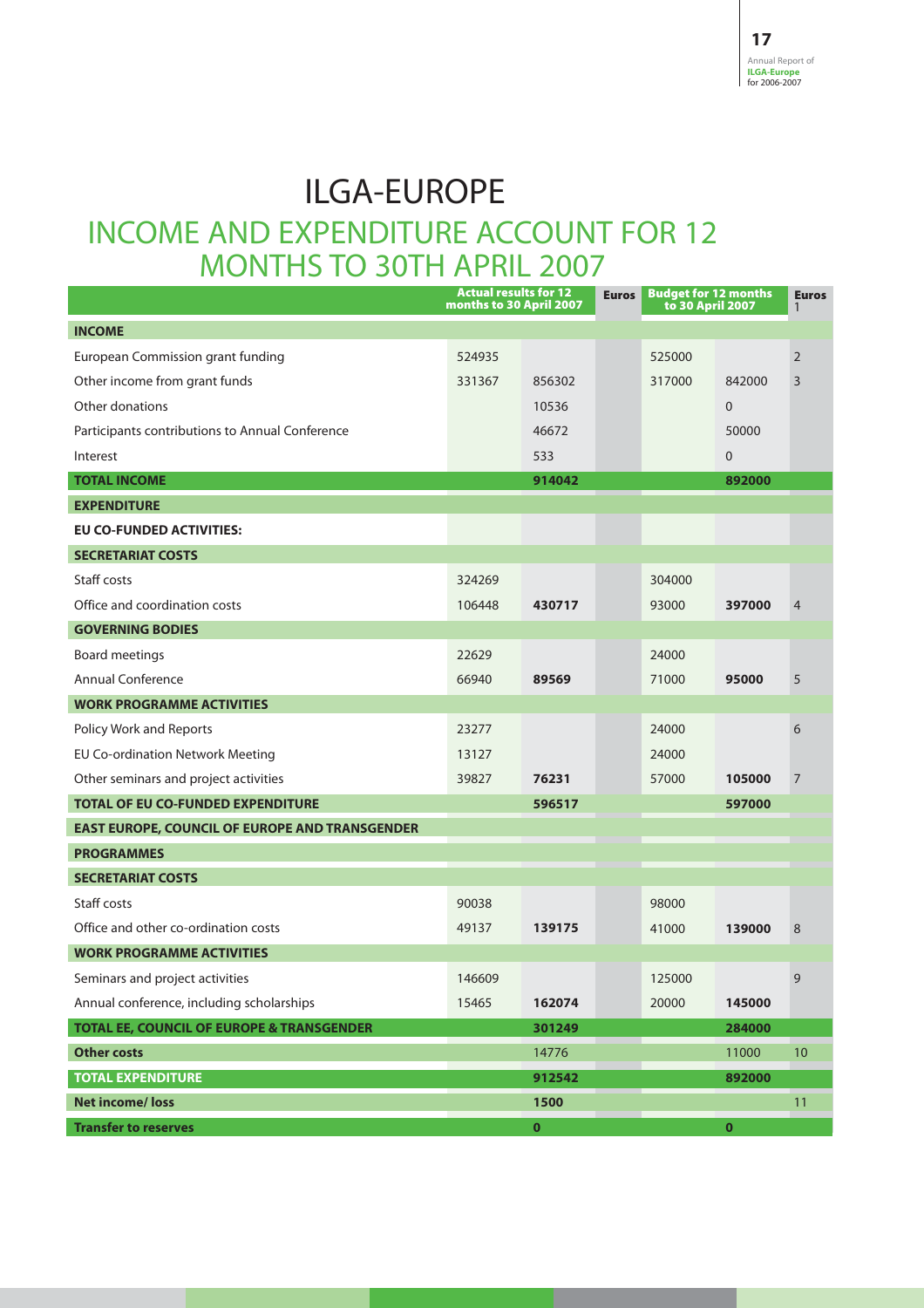#### **NOTES ON THE ILGA-EUROPE INCOME AND EXPENDITURE ACCOUNT FOR 12 MONTHS TO 30 APRIL 2007**

**1.** The Budget is the indicative budget approved at the Annual Conference in Sofia.

**2.** The European Commission grant amounts to 88% of EU co-funded expenditure incurred between May 2006 and April 2007, and 88% thereafter, in line with the applicable funding contracts.

**3.** Other income from grant funds – see the attached statement "Analysis of movements on individual grant funds in the 12 months to 30 April 2007". Other donations include also conference scholarships received from: Astraea, CEE Trust, Crispin Thurlow, Pink Cross, LOS Switzerland, Pride in Canterbury, RSFL, Arcigay Italy, CIG Milano

**4.** Office and coordination costs: rent, depreciation, office supplies, telephone/fax, evaluation services, travel associated with coordination activities, etc.

**5.** Annual Conference: this heading includes all elements that are eligible for EU financial support.

**6.** Policy work and information dissemination: the newsletter, website, publications and policy reports

**7.** Other seminars and project activities: mainly travel and accommodation costs associated with capacity building seminars, participation in European Parliament hearings and conferences, meetings with member organisations, writing of reports on human rights and employment, etc.

**8.** Office and other coordination costs: rent, depreciation, office supplies, telephone/fax, travel associated with coordination activities, etc

**9.** Seminars and project activities: costs associated with trainings on human rights violations documentation and advocacy, a fact finding visit to the Caucasus, Task Force meetings, events at the OSCE and Council of Europe, transgender group meetings, and capacity building seminars.

**10.** Other costs: various items, including the annual conference costs of participants neither eligible for support under the EU grant agreement nor awarded a scholarship.

**11.** Net income: given the decision of COC Nederland in 2007 to contribute towards the costs incurred in 2006 for the project "Fact finding visit to the Caucasus", the accounts show a net income of €1500. The actual value of the net income for the financial year 01 May 2006-30 April 2007 is 0 (zero) given that the contribution of COC was towards costs incurred in 2006.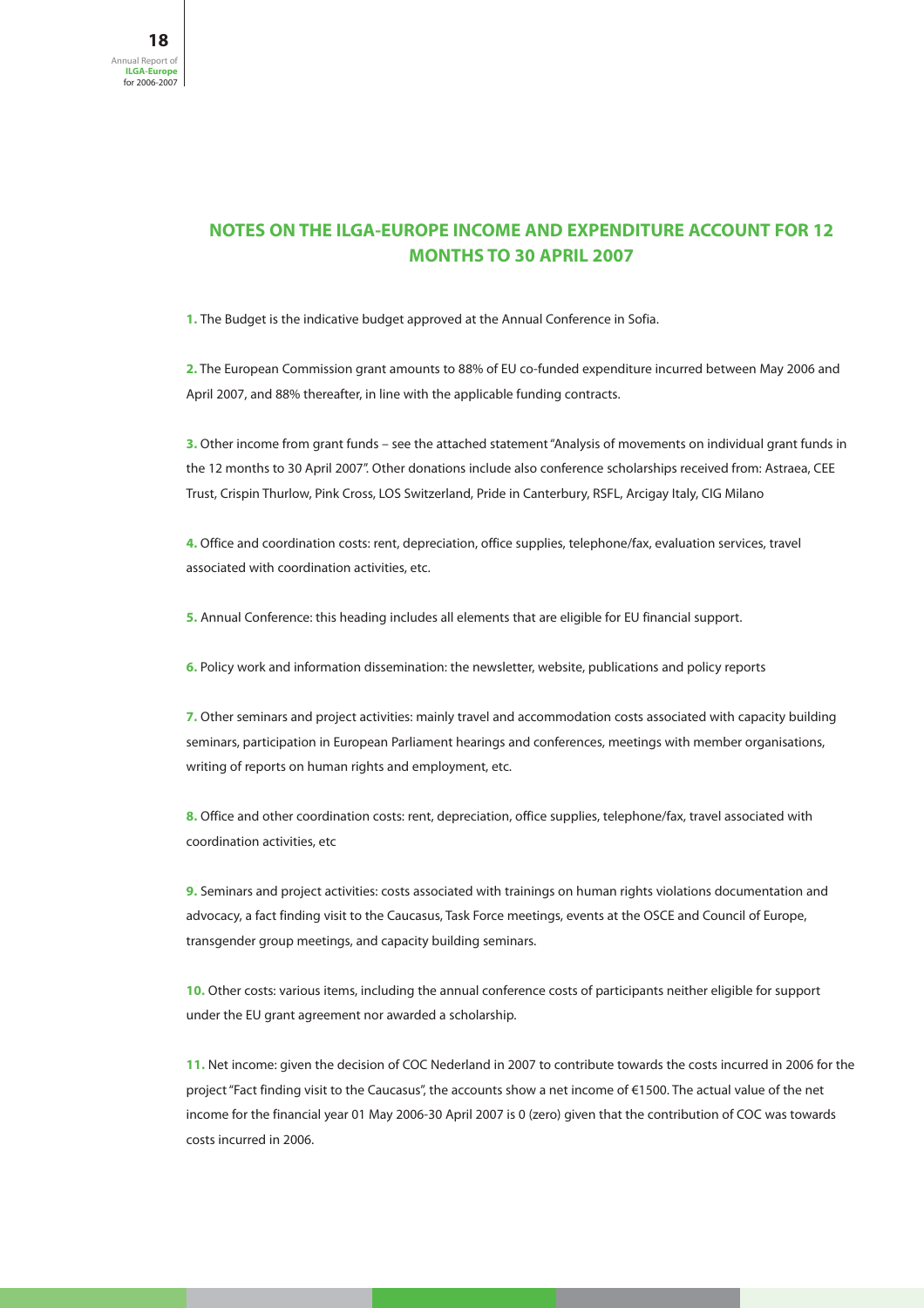## From Sofia to Vilnius: October 2006 – September 2007 Report from the European Representatives on ILGA Executive Board

This year has been quite an exciting one. Working with the Co-Secretaries General Philipp Braun and Rosanna Flamer-Caldera has been a pleasure and it couldn't have been so without the constant work carried out by the office, in particular Patricia Ciurzi and Stephen Barris. The 2006 Sofia Conference saw Ruth succeeding Jackie Lewis as the female board member after having been involved as a reserve board member since Paris 2005.

In terms of meetings, ILGA had its Annual Board Meeting shortly before the Sofia conference, between the 1st and the 6th October 2006. Janfrans worked on the report and action list of this meeting. Since the Sofia Conference Janfrans has worked together with Philipp Braun, Secretary General (SG) during meetings in Bad Godesberg (Bonn) and with other board and staff members. Both Ruth and Janfrans attended the working meeting in Berlin with both SG's. A few weeks before the Vilnius Conference of ILGA-Europe Janfrans attended the board meeting of ILGA in Washington DC. During this meeting, an important item on the agenda was the discussion towards drafting a strategic plan for ILGA.

A brief overview of where ILGA is now: we have recently finalised the hiring of the Executive Director; HIVOS (the Netherlands) has confirmed an increase in core funding; and RFSL has worked with ILGA to secure further core funding from SIDA (Sweden). In addition ILGA has contributed towards the successful launch of the Yogyakarta Principles, the Norwegian statement at the UN and the 5 LGBT NGOs being granted ECOSOC status; and held its first regional conference in Africa and re-vitalised ILGA Africa.

The reason for pointing these funding updates is that up till now a number of operational and organisational shortcomings were a consequence of having to work with a short term and unsecured budget. We foresee that the employment of the Executive Director will have a positive impact on ILGA's office and work on both the medium- and long-term. We should not forget that funding followed thanks to the evaluation process executed on behalf of ILGA's funders HIVOS and NOVIB (both in The Netherlands), which was carried out last year.

Rather than a chronological overview of the work carried out this year, we would like to list the issues and points, which we have been working on: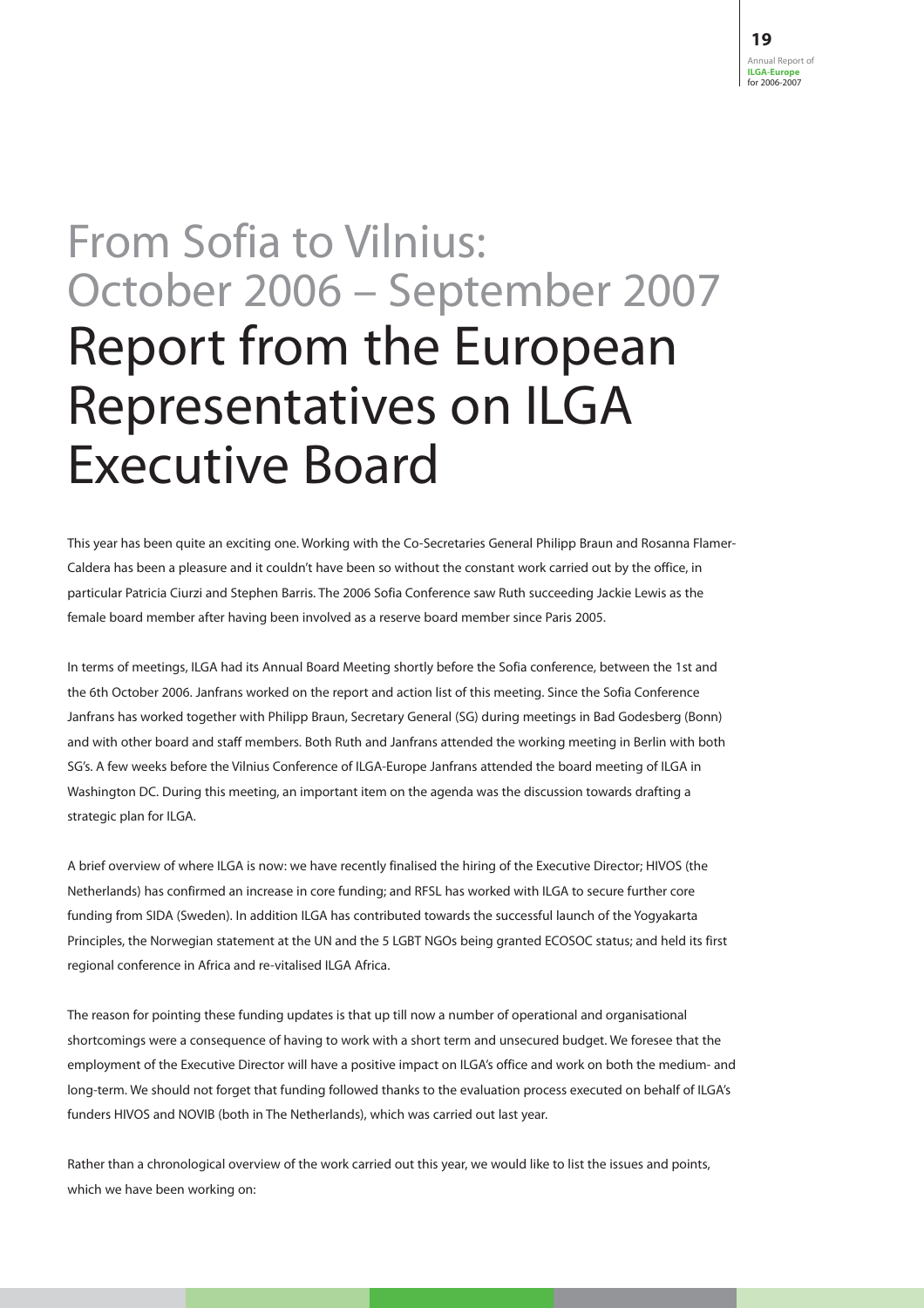**1. Communication:** developing better or rather new ways of communications with all the regions has been a priority in our meetings and discussions.

**2. Registration of ILGA** since Belgian law on associations was changed in 2002 and 2004. The World Conference in 2006 decided that the ILGA Board can update the constitution to be in line with the new law. Janfrans worked on this with several consultants and prepared an updated constitution which was accepted by the ILGA Board.

**3. Membership and its involvement:** There is ongoing review of ILGA's membership, which Ruth has been working on together with Rosanna (SG). This work includes also discussions and work on membership database and related matters.

**4. Office:** ILGA's office has seen some changes this year with interns, part-time staff and the recently appointed Executive Director, Trevor Cook.

**5. ILGA & IGLYO':** Ruth has been working with IGLYO and discussed various actions through which both organisations can work together. The first of such actions is a global youth mailing list, which will be launched in October 2007. Ruth has been invited to represent ILGA at IGLYO's general meeting of members and will be holding further meetings as a way to strengthen the working relationships between the 2 organisations and include LGBTQ youth within ILGA's focus.

**6. Events:** Janfrans attended the Company Pride Conference in Amsterdam in August 2007, which was organised by ING Bank, TNT Logistics and Mail and dealt with diversity policy of international companies. Janfrans also attended the opening of the new library of IHLIA<sup>2</sup> in Amsterdam. IHLIA is the organisation that holds the official ILGA archive and this is now a special desk in the general public library in Amsterdam.

As we said in our introduction, this year has been an active and exciting one. With new board and staff members, revitalised regions and further funding ILGA has a very promising year looking ahead of it. With a Board actively working on developing a strategic plan for ILGA and a World Conference only a few months down the road, we are looking forward to see how this new chapter in ILGA's history will unfold.

We do know and would like to acknowledge the fact that the hard work by previous board and staff members is bearing its fruit, and we would like to thank all involved for that. That said we are looking forward to use that pool of work and information on our next steps in our bid to further strengthen ILGA.

> **JANFRANS VAN DER EERDEN AND RUTH BALDACCHINO September 2007**

<sup>1</sup> IGLYO: International Lesbian, Gay, Bisexual, Transgender and Queer Youth and Student Organisation, **www.iglyo.com** <sup>2</sup> IHLIA: International Homo/Lesbian Information Centre and Archives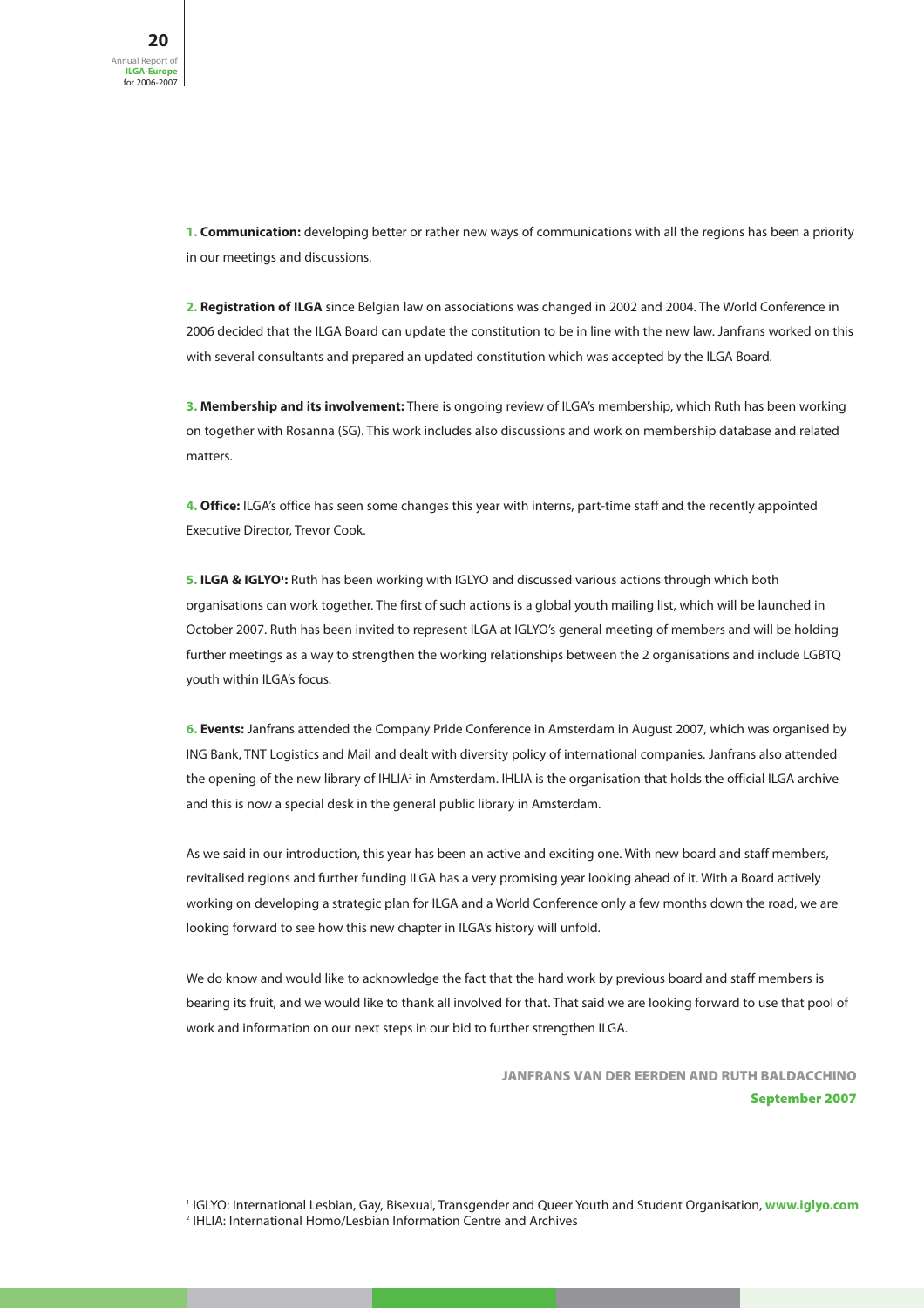# Calendar of Meetings and Events Attended in 2006/ 2007

- **>** Annual conference, **Sofia, Bulgaria**
- **>** EU Network meeting, **Sofia, Bulgaria**
- **>** 5th European Roundtable on poverty and social exclusion (Finnish Presidency), **Tampere, Finland**
- **>** Speaker at ENAR conference on implementation of Race Directive, Brussels, Belgium
- **>** Meeting of separation of religion and politics group in European Parliament, **Brussels, Belgium**
- **>** Launch of ILGA-Europe and IGLYO social inclusion of LGBT youth report, **Brussels, Belgium**
- **>** Capacity building training on advocacy planning and documenting human rights violations for Advocacy Project partners, **Ohrid, Macedonia**
- **>** Existrans, march for Trans people, **Paris, France**
- **>** ILGA board meeting, **Geneva, Switzerland**

**>** Council of Europe colloquium on human rights defenders, **Strasbourg, France >** European Commission closing conference of the Community Action Programme to Combat Discrimination, **Brussels, Belgium >** Speaker at final conference of "Access to Justice" transnational project, **Brussels, Belgium >** Speaker at UNISON conference, **Manchester, UK >** Speaker at PSE conference on role of EU on fundamental rights, **Brussels, Belgium >** European Commission bi-annual meeting, **Brussels, Belgium >** European Civil Society Forum, **Bergamo, Italy >** Experts' seminar on sexual orientation, gender identity and human rights, **Yogyakarta, Indonesia November 2006 December 2006**

**>** IGLYO annual conference, **Riga, Latvia**

**>** ILGA-Europe's human rights violations documentation fund advisory board meeting, **Brussels, Belgium**

- **>** EU forum of NGOs on human rights in third countries, **Helsinki, Finland**
- **>** ILGA-Europe board meeting, **Brussels, Belgium**

#### **October 2006**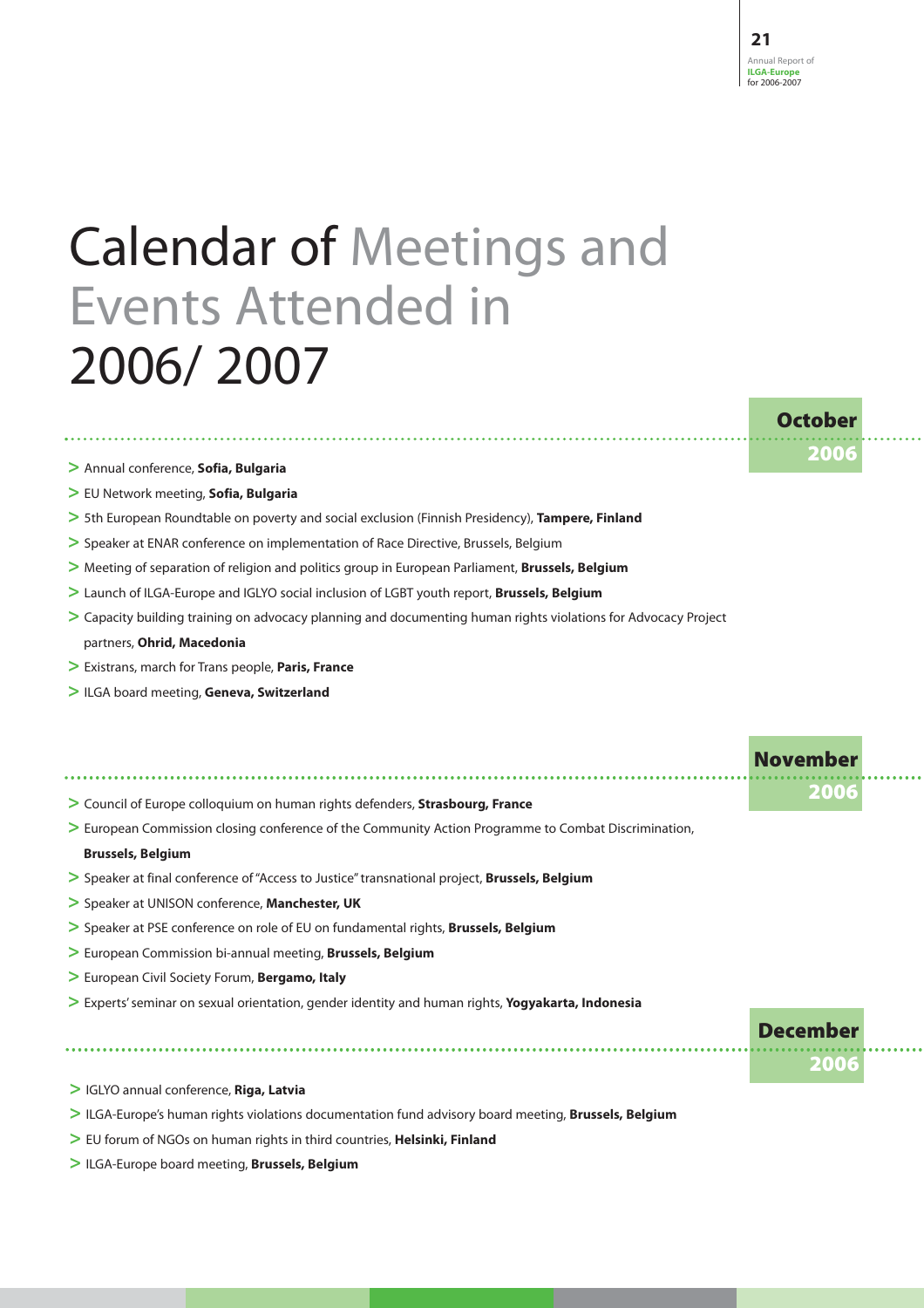#### **>** Joint Intergroup of LGBT Rights and Trades Unions on homophobic bullying, **Brussels, Belgium >** Training of the Academic Network on the European Social Charter, **Brussels, Belgium >** Equality Summit – opening conference of the European Year of Equal Opportunities, **Berlin, Germany >** Lobby visit to the Council of Europe, **Strasbourg, France >** NGOs round table to contribute to the report on human rights in the world, **Brussels, Belgium >** "Salon de l'homosocialité", **Marseille, France >** Panel discussion on sexuality and identity, University of Warwick, **Coventry, UK >** "Rainbow's end" film demonstration and discussion at Paris LGBT Centre, **Paris, France >** Joint Article 13 European Parliament Intergroups (on Ageing, Anti-Racism and Diversity, Disability, and Gay and Lesbian Rights) meeting on enhancement of anti-discrimination legislation, **Strasbourg, France >** Speaker at conference of network of Independent legal experts, **Brussels, Belgium >** LGBT Funders research project, **Brussels, Belgium >** Discussion panel at European Parliament by Socialist Youth, **Brussels, Belgium >** PRECIS project management committee/ task force meeting, **Istanbul, Turkey >** Meeting with Commission staff of DG JLS on the Fundamental Rights Agency and fundamental rights issues, **Brussels, Belgium >** ILGA-Europe board meeting, **Brussels, Belgium January 2007 February 2007 March 2007 >** Meeting at DG Employment Director of Equality, **Brussels, Belgium >** Launch of ILGA-Europe's shadow directive at European Parliament, **Brussels, Belgium >** Annual meeting with Sigrid Rausing Trust, **Brussels, Belgium >** Meeting with staff of LIBE Committee/ European Parliament, **Brussels, Belgium >** Meeting with Olli Rehn, Commissioner on Enlargement, **Brussels, Belgium >** Launch of Yogyakarta Principles, UN, **Geneva, Switzerland >** Study visit to the EU by LGBT activists from Central/ Eastern Europe organised by ILGA-Europe (EU Network, Advocacy Project and enlargement countries), **Brussels, Belgium >** Supplementary Human Dimension Meeting on Freedom of Assembly, OSCE, **Vienna, Austria >** Hearing on framework decision on combating racism and xenophobia, **Brussels, Belgium >** Expert meeting on hate crime curriculum organised by the OSCE, **London, UK >** "Global Village", Council of Europe, "All different All equal" campaign event, **Warsaw, Poland**

**>** Meeting of Coalition Europe, **London, UK**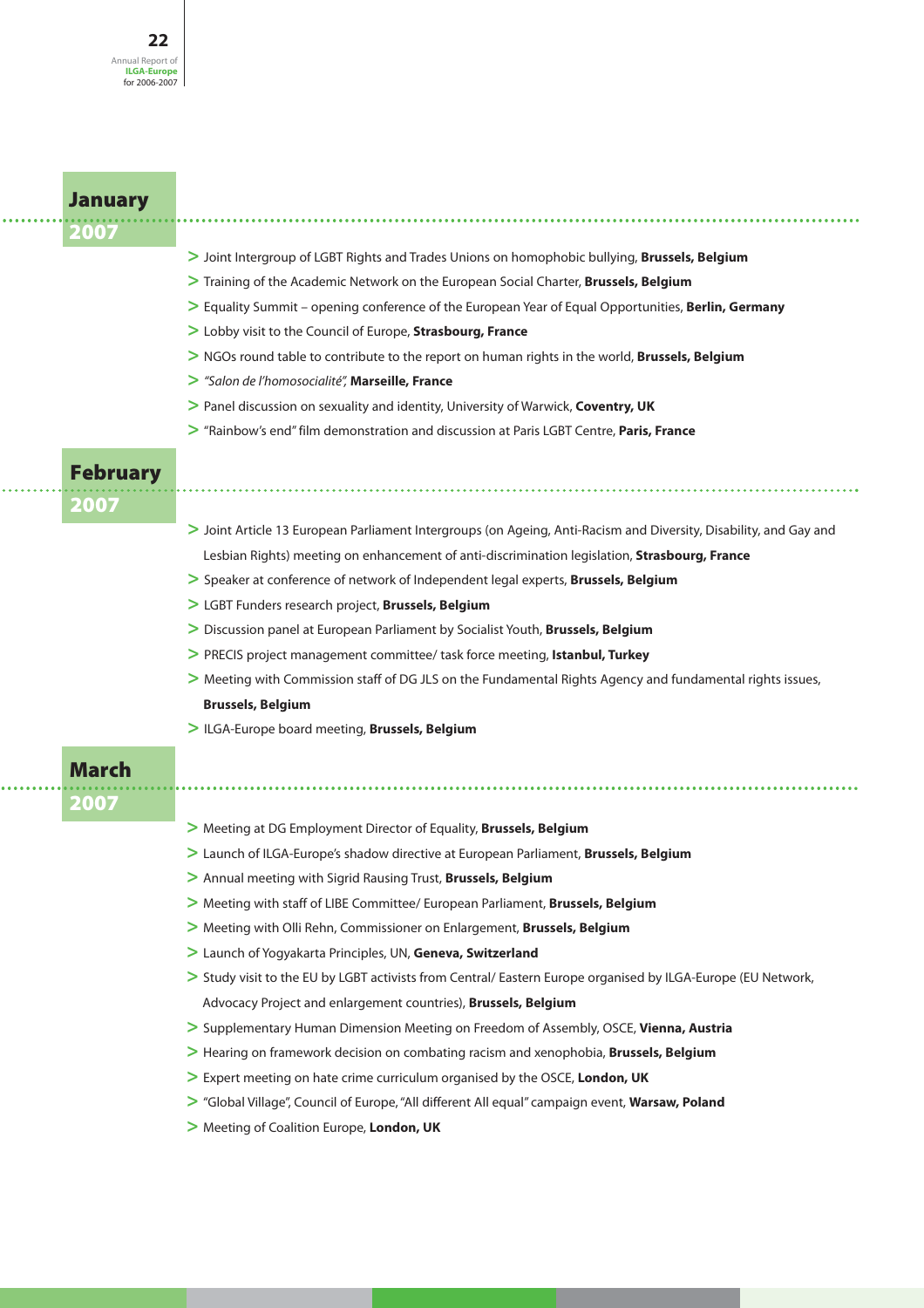|                                                                                                                | <b>April</b> |
|----------------------------------------------------------------------------------------------------------------|--------------|
|                                                                                                                | 2007         |
| > European Commission conference on "Positive Action", <b>Rome, Italy</b>                                      |              |
| > Speaker at Diversity in Business conference, <b>Barcelona, Spain</b>                                         |              |
| > Speaker at EQUAL Programme final conference, Ljubljana, Slovenia                                             |              |
| > Internal development session on families and LGBT families, Brussels, Belgium                                |              |
| > Capacity building trainings by ILGA-Europe on human rights violations documentation and using video, Sinaia, |              |
| <b>Romania</b>                                                                                                 |              |
| > Lobby visit to the Council of Europe, Strasbourg, France                                                     |              |
| > Pre-elections debate on LGBT issues by French Socialist Party, Paris, France                                 |              |
| > Pride monitoring training for LGBT activists from NIS, Chisinau, Moldova                                     |              |
| > Labour Party Africa Day, Haque, Netherlands                                                                  |              |
| > Chisinau Pride Demonstration, Moldova                                                                        |              |
| > Krakow March of Tolerance, Poland                                                                            |              |
|                                                                                                                |              |
|                                                                                                                | <b>May</b>   |
|                                                                                                                | 2007         |
| > LIBE Group conference on freedom of assembly for LGBT people at European Parliament, Brussels, Belgium       |              |
| > Intensive training on planning advocacy and documenting human rights violations for PRECIS Project partners, |              |

#### **Bishkek, Kyrgyzstan**

- **>** Meeting with International Planned Parenthood Federation (IPPF), **Brussels, Belgium**
- **>** Meeting with MPs and MEPs from Sweden, **Brussels, Belgium**
- **>** Colloque Coordination Lesbienne, **Paris, France**
- **> Brussels** Pride, **Belgium**
- **>** Speaker at Conference on Equal Opportunities for LGBT people, **Lisbon, Portugal**
- **> Moscow** Pride, **Russia**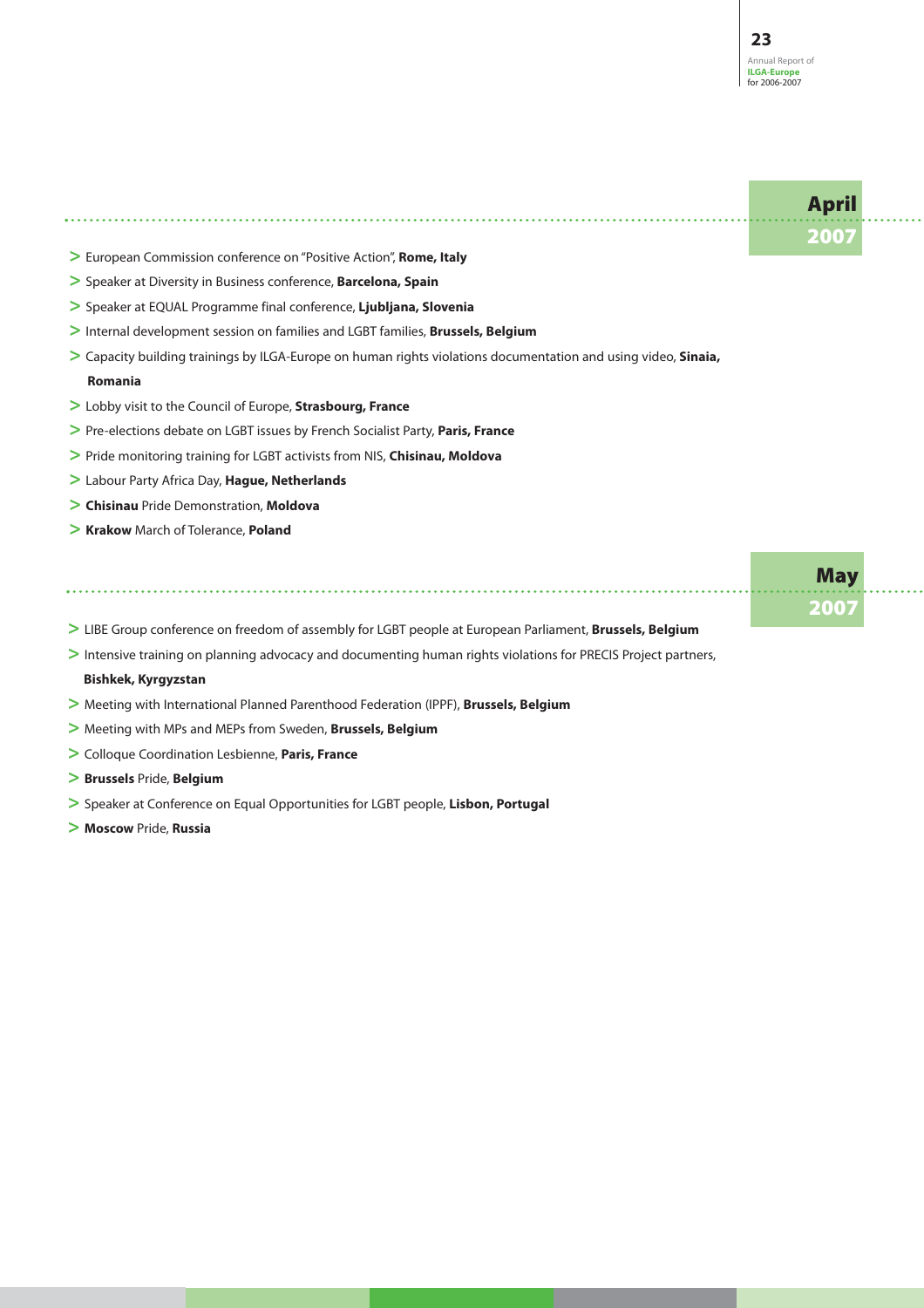#### **June 2007**

- **>** Meeting of NGO Platform of FRA, **Vienna, Austria**
- **>** Meeting with Commissioner Spidla and Social Platform, **Brussels, Belgium**
- **>** Speaker at IPPF conference, **Berlin, Germany**
- **>** Speaker at AGE Expect group meeting, **Brussels, Belgium**
- **>** Speaker at European Union institutions internal development session on LGBT issues equality, **Brussels, Belgium**
- **>** Speaker to Flemish Parliament on resolution on homophobia, **Brussels, Belgium**
- **>** 2nd Workshop of ILGA-Europe's pilot project on social inclusion, **Brussels, Belgium**
- **>** Training of EQUINET (European network of specialised equality bodies), **Bucharest, Romania**
- **>** European Commission meeting of the High Level Group on Demography Issues, **Brussels, Belgium**
- **>** OSCE High Level Conference on Combating Discrimination and Promoting Mutual Respect and Understanding, **Bucharest, Romania**
- **> Bucharest** Pride, **Romania**
- **>** Lobby visit to the Council of Europe, **Strasbourg, France**
- **>** OSCE expert meeting on hate crime, **Bucharest, Romania**
- **>** OSCE High Level Conference on anti-discrimination, **Bucharest, Romania**
- **>** Meeting on enlargement with DG Enlargement, **Brussels, Belgium**
- **>** ILGA work meeting, **Berlin, Germany**
- **>** Employment Week, **Brussels, Belgium**
- **>** Debate on international solidarity **Paris** LGBT Center, **France**
- **>** Friendship Days/ **Riga** Pride, **Latvia**
- **> Madrid** Pride, **Spain**
- **> Paris** Pride, **France**
- **> Dublin** Pride, **Ireland**

#### **July 2007**

- **>** Members meeting on Strategic Plan Development, **Budapest, Hungary**
- **>** Meeting with Chairperson of FRA, **Brussels, Belgium**
- **>** Meeting in the FRA with the newly appointed management board, **Brussels, Belgium**
- **>** Meeting on the research on homophobia in FRA, **Brussels, Belgium**
- **>** Speech at PSI event in European Parliament on Year 2007, **Brussels, Belgium**
- **>** Meeting of European Parliament's Intergroup on Transgender issues, **Brussels, Belgium**
- **>** Meeting with Transgender Council of Europe TGEU, **Brussels, Belgium**
- **>** Meeting with DG Health and Consumer Affairs (part of Social Platform delegation), **Brussels, Belgium**
- **>** Meeting at European Policy Centre "Sustainable Financing for NGOs", **Brussels, Belgium**
- **>** Meeting with Interights, **Brussels, Belgium**
- **>** Seminar by Wel Jong Niet Hetero, **Antwerp, Belgium**
- **>** Universités d'été euroméditerranéennes des homosexualités (Homosexualities euromediterranean summer universities), **Marseille, France**
- **>** Visit to GALCK, **Nairobi, Kenya**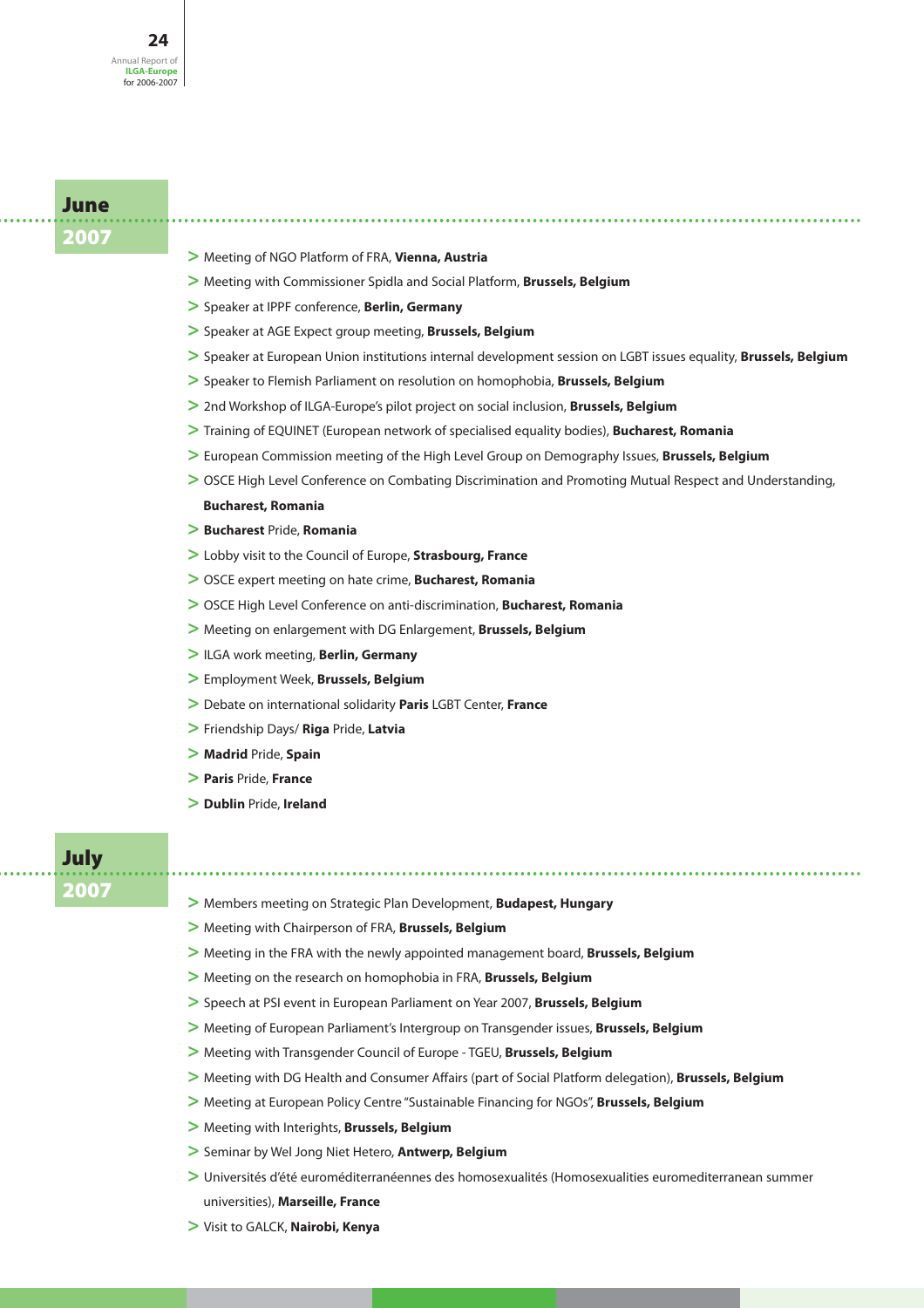|                                                                                                              | <b>August</b>            |  |
|--------------------------------------------------------------------------------------------------------------|--------------------------|--|
|                                                                                                              | 2007                     |  |
| > Speaker at ING, IBM, TNT, Philips Company Pride Conference, Amsterdam, Netherlands                         |                          |  |
| > PRECIS project task force meeting, Amsterdam, Netherlands                                                  |                          |  |
| > Tallinn Pride, Estonia                                                                                     |                          |  |
| > Amsterdam Pride, Netherlands                                                                               |                          |  |
|                                                                                                              | <b>September</b><br>2007 |  |
| > Meeting of LIBE Committee in European Parliament on marriage Brussels, Belgium OSCE/ ODIHR human dimension |                          |  |
| implementation meeting (HDIM), Warsaw, Poland                                                                |                          |  |
| > Working together - EC conference of European neighbourhood policy (ENP), Brussels, Belgium                 |                          |  |
| > Speaker at "Sexual Diversity, European (Comm)Unity" conference, Ghent, Belgium                             |                          |  |
| > Conference on Multiple Discrimination and Youth, Brussels, Belgium                                         |                          |  |
| > Meeting with Atlantic Philanthropies, Dublin, Ireland                                                      |                          |  |
| > Meeting with Sigrid Rausng Trust, London, UK                                                               |                          |  |
| > ILGA Board Meeting, Washington, United States                                                              |                          |  |
| > El/ PSI Sexual Diversity Forum, Vienna, Austria                                                            |                          |  |
|                                                                                                              |                          |  |
|                                                                                                              | <b>October</b>           |  |
|                                                                                                              | 2007                     |  |

- **>** Annual conference, **Vilnius, Lithuania**
- **>** Speaker at European Parliament conference on Equal Opportunities for All, **Brussels, Belgium**
- **>** Implementing Diversity Policies on Organisations' Work, Training, **Brussels, Belgium**
- > 6th European Round Table on Poverty and Social Exclusion, Ponta Delgada **Sáo Miguel, Portugal**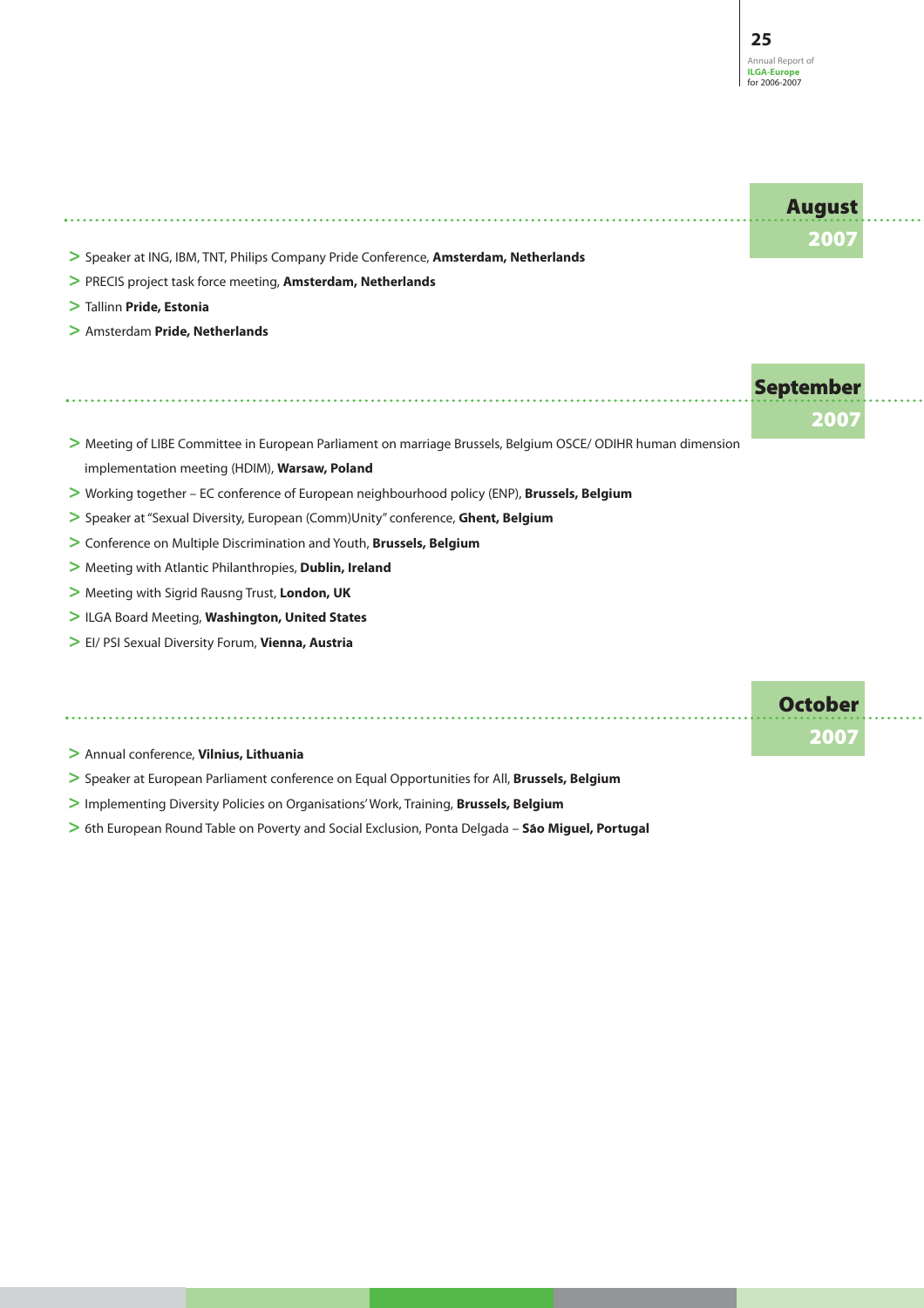# List of publications

#### • Policy papers:

**\*** ILGA-Europe and IGLYO's Proposals to the EP Intergroup of LGBT Rights To combat social exclusion of LGBT young people in Europe, October 2006

**\*** ILGA-Europe's submission to the consultation on the European Year of Intercultural Dialogue 2008, November 2006

**\*** ILGA-Europe's Memorandum to the German Presidency of the EU, December 2006

**\*** Written contribution from ILGA-Europe to the European Parliament Report on human rights in the world 2006, December 2006

**\*** ILGA-Europe oral and written contributions to the organisation of the Year of Equal Opportunity for all 2007, throughout the year

**\*** Written Contribution from ILGA-Europe Communication from the Commission – Consultation regarding Community action on health services (SEC (2006) 1195/4), January 2007

**\*** ILGA-Europe's written contribution to the EU-ACP Strategy developed by the EU Commission, February 2007

**\*** ILGA-Europe response to the consultation document - Preparing the "White Paper on intercultural dialogue" of the Council of Europe – March 2007

**\*** ILGA-Europe oral and written contributions to the EU Commission reports on candidates and potential candidate countries to the accession to the European Union, March and June 2007

**\*** ILGA-Europe written contribution to the Consultation of civil society on the Fundamental Rights Agency, May 2007

**\*** ILGA-Europe's recommendations to the OSCE Conference in Bucharest combating discrimination and promoting mutual respect and understanding, June 2007

**\*** ILGA-Europe's Report on national activities of the European Year of Equal Opportunities, June 2007